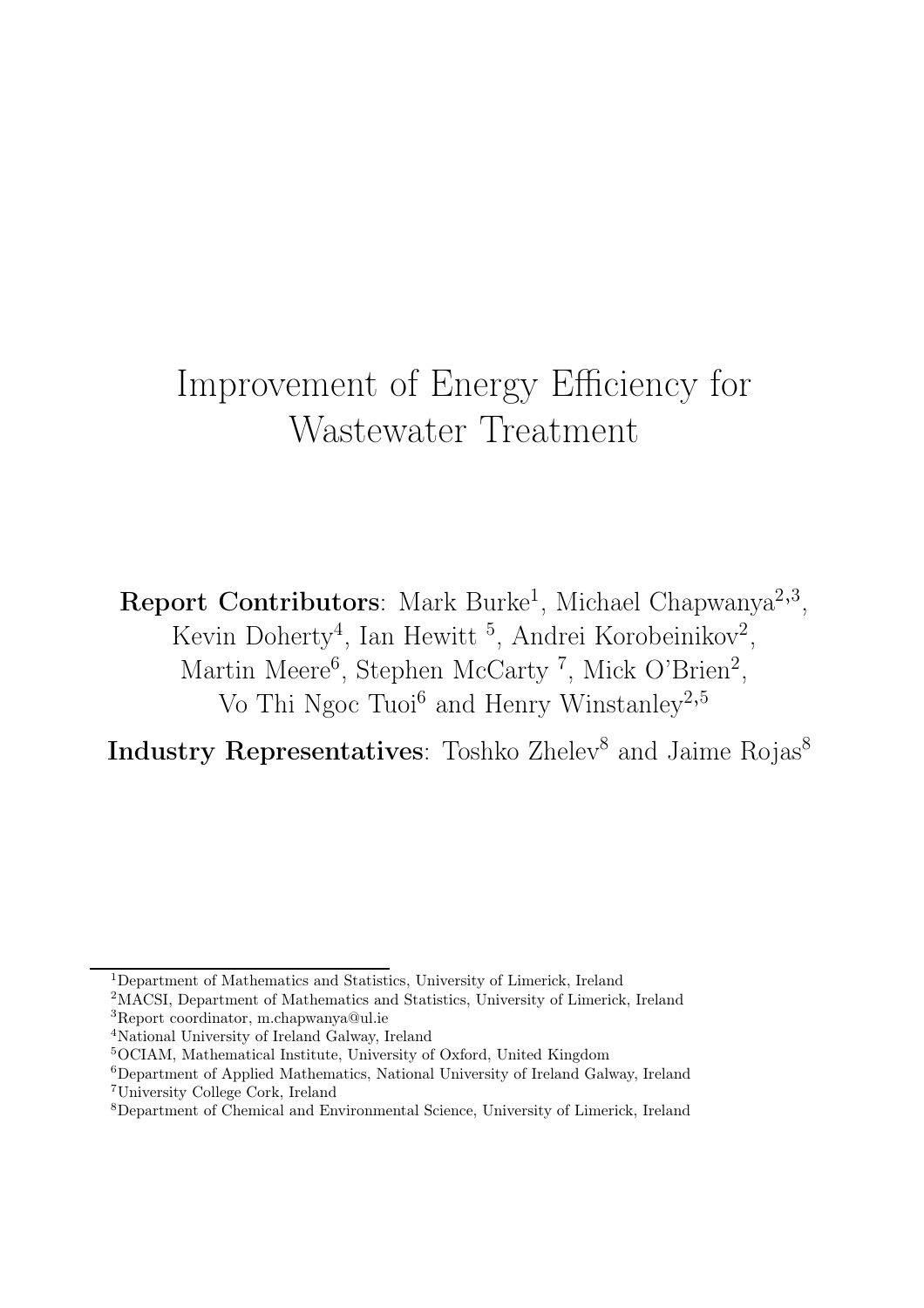#### Abstract

Wastewater treatment requires the elimination of pathogens and reduction of organic matter in the treated sludge to acceptable levels. One process used to achieve this is Autothermal Thermophylic Aerobic Digestion (ATAD), which relies on promoting non-pathogenic thermophilic bacteria to digest organic matter and kill pathogens through metabolic heat generation. This process requires continuous aeration that may be energy consuming, and the final aim of the study is to identify how the process design can minimize the energy input per mass of treated sludge. Appropriate modeling of the reactor process is an essential ingredient, so we explore properties of an existing model and propose a simplified alternative model.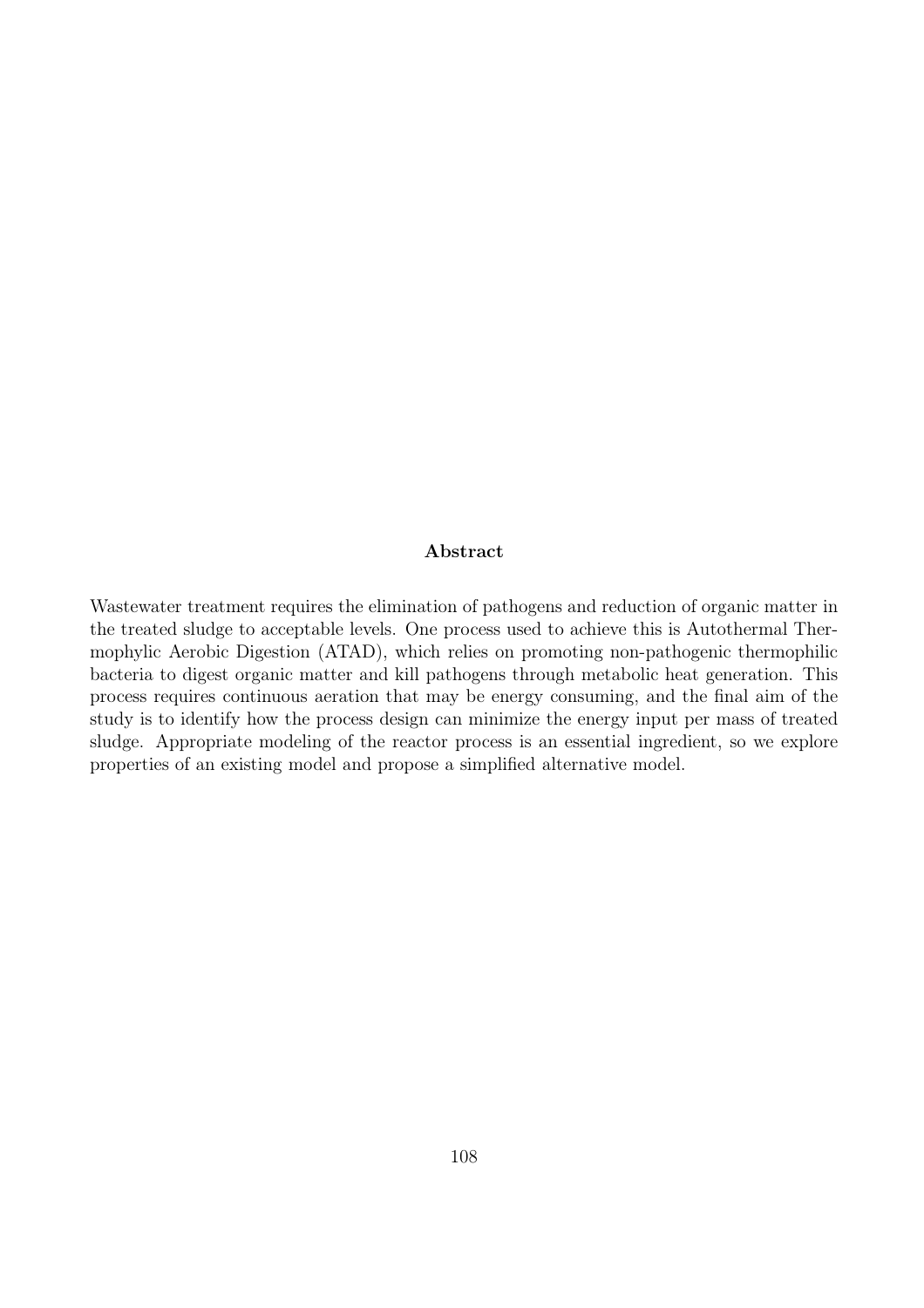

(a) A single-reactor design. An example of this design is found in Spain.



(b) A two-reactor design. Semi continuous or continuous treatment requires multiple reactors to achieve pasteurization. An example of this design is found in Killarney, Ireland.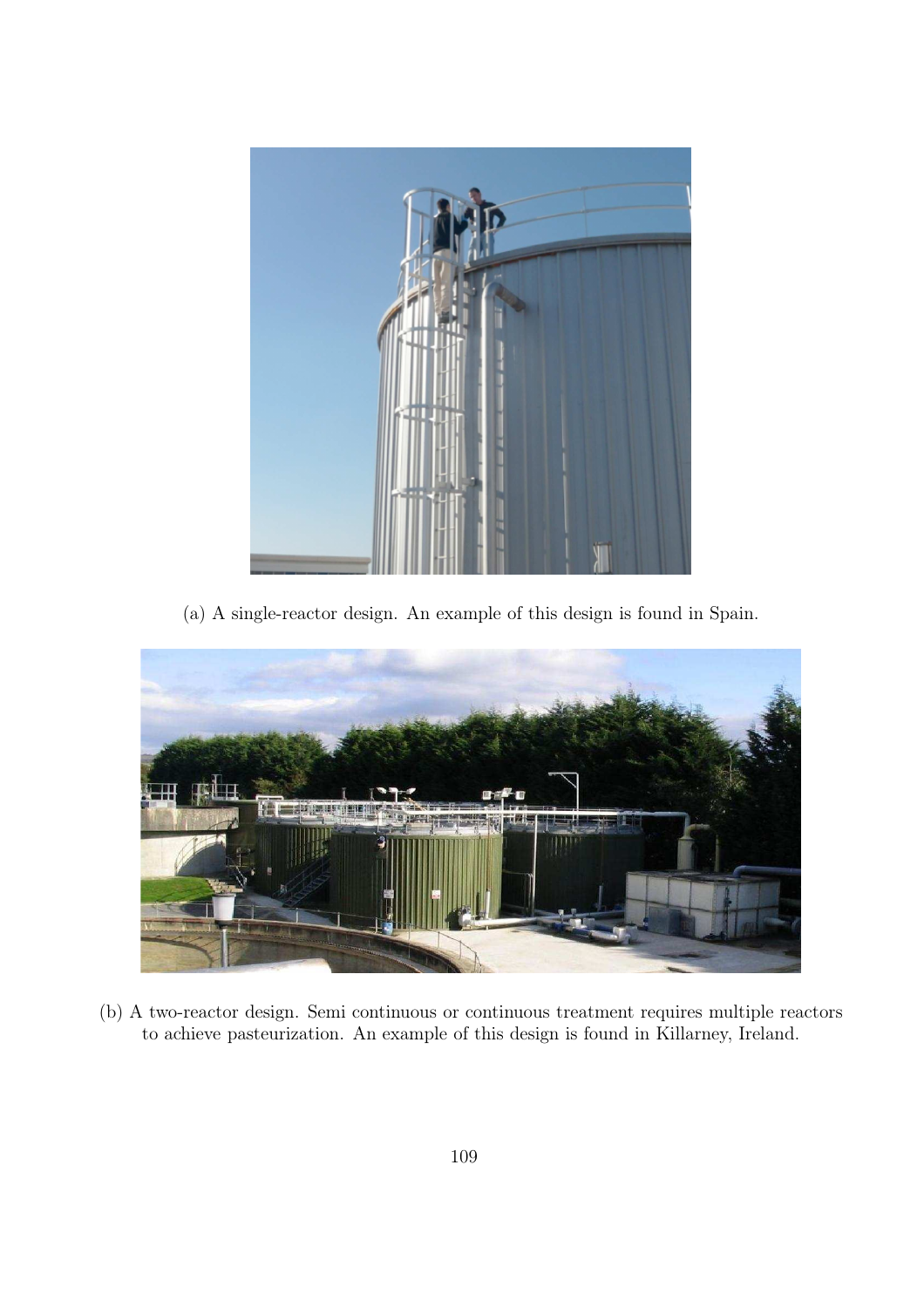## 1 Introduction

### 1.1 Background

Wastewater treatment employs a variety of processes to reduce the environmental and health impacts of effluent. Treatment is an environmental necessity but is itself very energy-intensive, and this energy use is one of the principal costs and environmental impacts of the treatment. Wastewater impurities include a wide range of inorganic and organic chemical species and microorganisms. A filtered, concentrated 'sludge' is produced at initial stages of treament. A key subsequent stage is to eliminate potential pathogenic organisms and reduce the organic chemical content which might act as a substrate for further microbial growth. One process that is used to achieve these treatment goals is autothermal thermophilic aerobic digestion (ATAD).

ATAD makes use of bacterial growth within the sludge both to reduce organic chemical content and to kill pathogenic bacteria. Aeration of the sludge promotes the growth of aerobic bacteria which feed on and reduce the organic substrates available in the sludge. This metabolic activity generates heat and raises the temperature of the sludge. Thermophilic bacteria in the sludge thrive at high temperatures (Fig. 1). Most pathogens, meanwhile, are mesophiles: their total metabolic activity reduces rapidly at temperatures above  $40 - 45$  °C, and they are eventually killed by sufficiently long exposure (Fig. 2). Aerobic thermophiles proliferate and dominate in the hot sludge, and ATAD uses their metabolic activity and heat generation to achieve the treatment goals of pasteurization and reduction of organics.



Figure 1: Temperature dependence of the thermophilic growth and decay rate (adapted from  $|6|$ ).

The time and cost implications of running full-scale experiments for different plant arrangements and operating conditions render such an approach infeasible for process design and operational management. Laboratory scale experiments have provided understanding (to varying degree) of many of the microbiological and chemical processes involved. By encapsulating much of this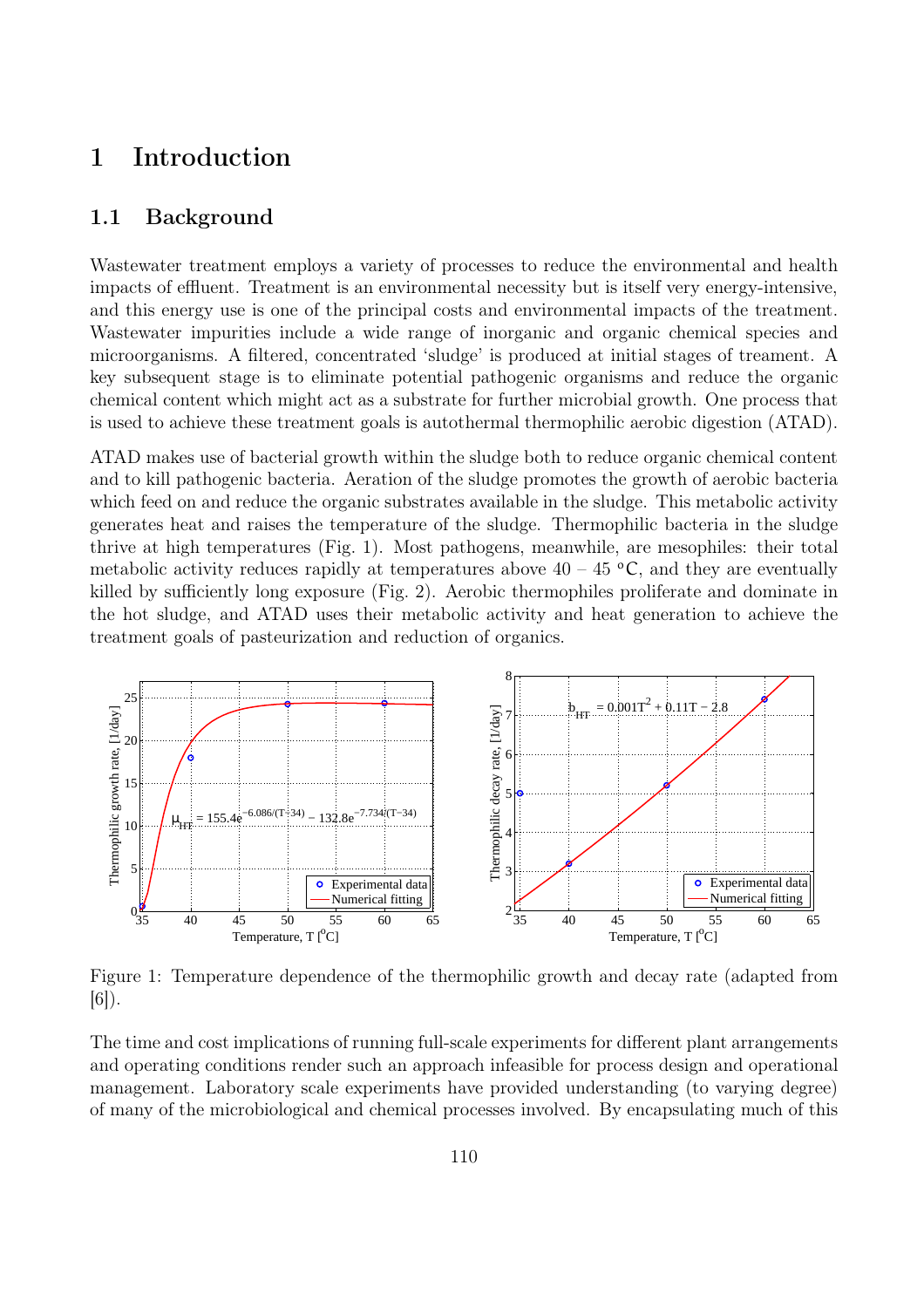

Figure 2: Temperature dependence of the mesophilic growth and decay rate (adapted from [6]).

understanding in mathematical models, engineers have provided tools which allow computer simulations to inform the design process. The 'Activated Sludge Model 1' (ASM1) [5] and subsequent variants [3, 4] have achieved a broad level of acceptance in the wastewater treatment world. Based on the dominance of the ASM1 model (and family) in the field, its extension to the ATAD process as set out by  $[6, 2]$  appears to have created a *de facto* standard for modeling this process, despite drawbacks summarized below. We identify this existing model with the label ASM1.

### 1.2 Objective

The intended purpose of the Study Group problem was to use a model of the ATAD treatment process to provide insights into the optimization of both plant design and operating conditions in order to reduce the energy consumed per mass of treated sludge while achieving the required treatment goals.

Approaching the problem as a multidimensional constrained optimization based on the ASM1 model, the problem presenters had identified some generic indications for performance improvements, but encountered numerical difficulties due to the high dimensionality and sensitivity to parameters inherent in the ASM1 model. Their next intention was to identify rational means of reducing the dimensionality of the optimization.

### 1.3 Report Overview

This report addresses the problem in the following way:

• Section 2 provides a more detailed overview of the problem and the considerations raised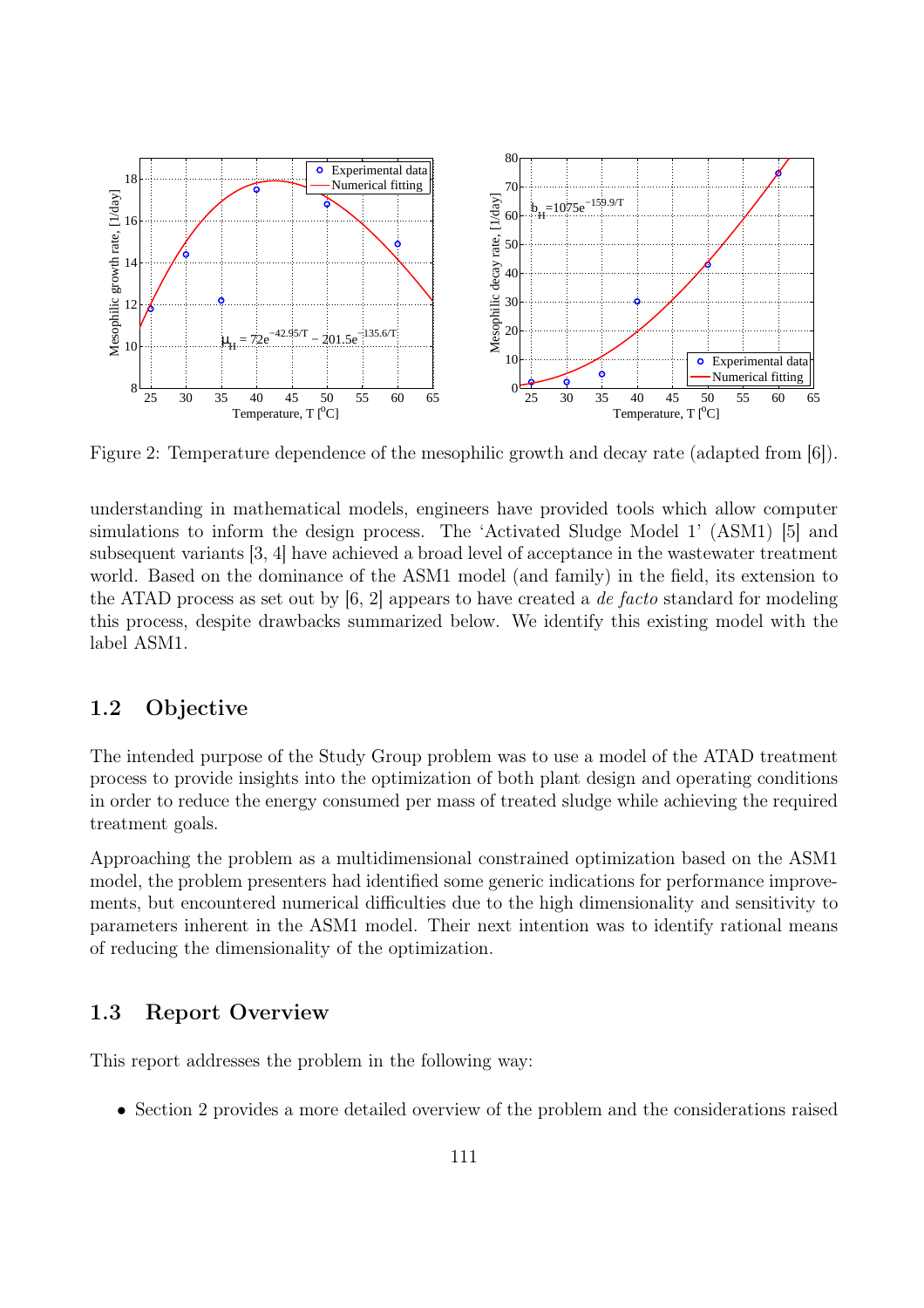during the Study Group.

- In Section 3 we discuss the ASM1 model, perform a nondimensionalization based on typical parameter values (adapted from [2] and [6]), and identify certain regimes within the timecourse of a single typical batch reaction for which asymptotic approximations may be appropriate.
- In Section 4 we present a simplified 'ESGI70' model proposed by the Study Group with the intention of being the minimal model required to describe the observed process. The model comprises a system of ODEs with four dependent variables.
- In Section 5 we compare our simulations to experiments and present a sensitivity analysis of the ESGI70 model.
- In Section 6 we present an optimal strategy for pasteurization.

### 2 Problem Overview

### 2.1 Treatment Goals

Legal requirements for sludge treatment in Ireland and USA set minimum standards for the pasteurization and stabilization of the treated outflow sludge ([8]). Stabilization refers to the reduction of volatile solids concentration between sludge intake  $X_{\tiny{\rm vs}}^{\tiny{\rm feed}}$  and outflow  $X_{\tiny{\rm vs}}^{\tiny{\rm out}}$ , and the required minimum reduction is set at 38%:

$$
\frac{X_{\rm vs}^{\rm feed} - X_{\rm vs}^{\rm out}}{X_{\rm vs}^{\rm feed}} \geq 0.38. \tag{2.1}
$$

Pasteurization is achieved by the sludge being subjected to high temperature for a prolonged period of time. Rather than requiring direct microbiological testing of the outflow, the legal requirement for pasteurization specifies a minimum value of 1.0 for a derived 'lethality' statistic which is an empirically-based function of sludge temperature and time elapsed in the ATAD reaction process:

$$
L(T, t) = \int_{t_0}^{t} \frac{1}{a} 10^{bT(t)} dt \geq 1,
$$
 (2.2)

where temperature T is measured in Celsius, elapsed time t in days, and  $a = 5.007 \times 10^7$  and  $b = 0.14 \degree C^{-1}$  are defined parameter values. Lethality L is only calculated in continuous time intervals in which temperature  $T > 50$  °C, and it is equal to zero when  $T < 50$  °C.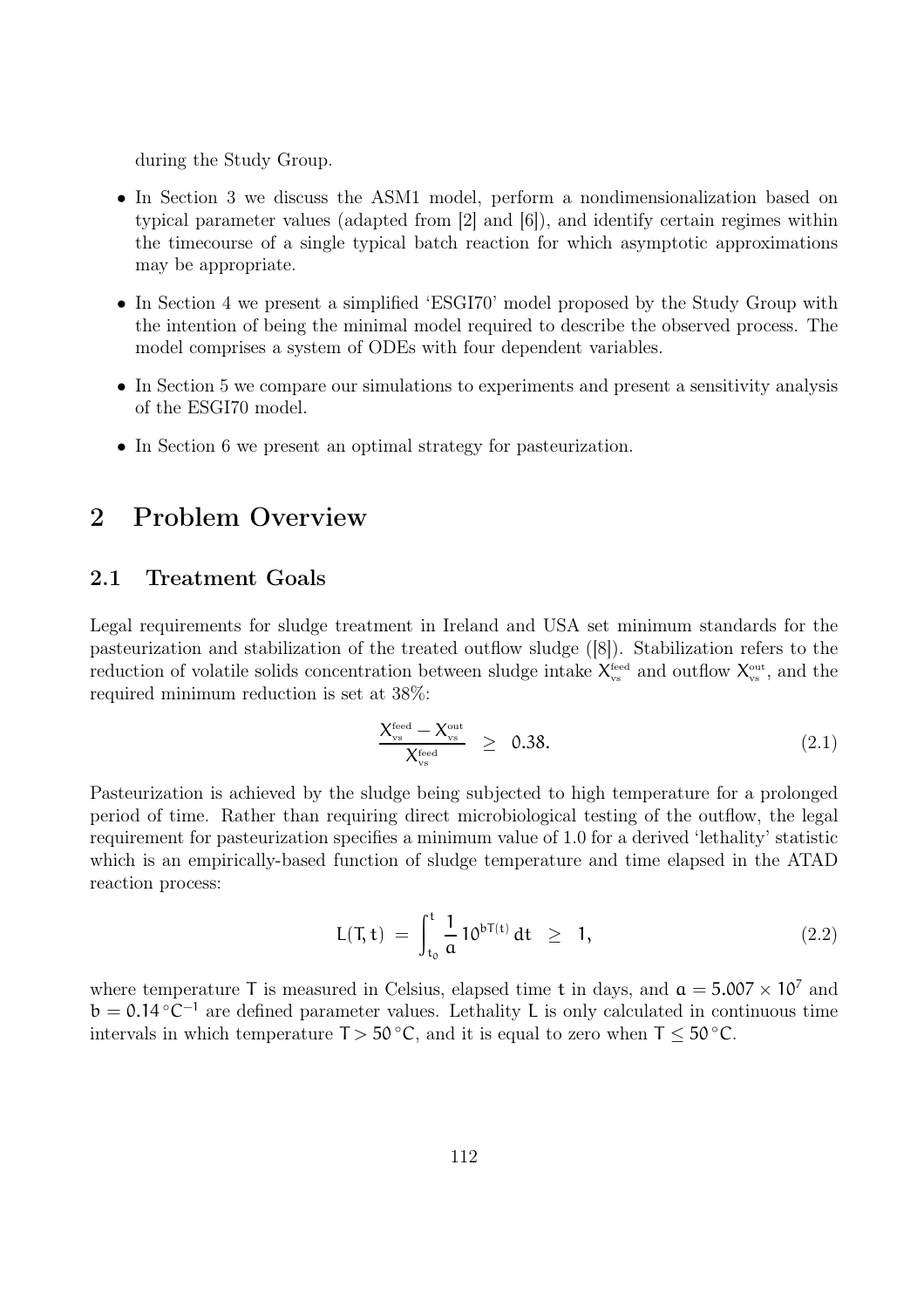

Figure 3: Schematic representation of a reactor. The ATAD process must have a feed control mechanism which ensures that the organic feed is above a certain minimum concentration for adequate heat production. The solids must also be below a maximum concentration to allow adequate mixing. See for example [8].

### 2.2 Treatment Plant and Process

ATAD is operated as a batch or semi-batch process. A large reactor containing sludge receives an additional volume of untreated sludge at the start of a batch via a feed inlet (see schematic in Fig. 3). During the batch reaction air is pumped continuously into the reactor and provides both the oxygenation required for aerobic bacterial growth and the physical mixing of the sludge in the whole reactor. Digestion of organic substrates proceeds hand in hand with bacterial growth, predominantly of thermophiles due to the elevated temperature. At the end of the batch reaction time, a volume of treated outflow sludge is removed and is immediately replaced by the next batch of intake sludge. Thus the outflow sludge has the same composition as the mixed sludge in the reactor at the end of the batch reaction time  $t_{\text{batch}}$ . Batch outflow and inflow cannot be open at the same time since untreated inflow sludge might be drawn off with and taint the outflow sludge. The time between successive batch intakes is typically fixed at 24 hours for staffing reasons. In order to achieve the desired treatment outcomes, treatment plant designs may include a single ATAD reactor stage, or two reactors in series with outflow from the first reactor being inflow into the second. In some cases, the treatment plant consist of an ATAD reactor and an anaerobic mesophilic digester in series (cf. [8]). The method of operation and the number of reactors used depends on the fluctuation of hydraulic loading and on the quantity of sludge requiring treatment.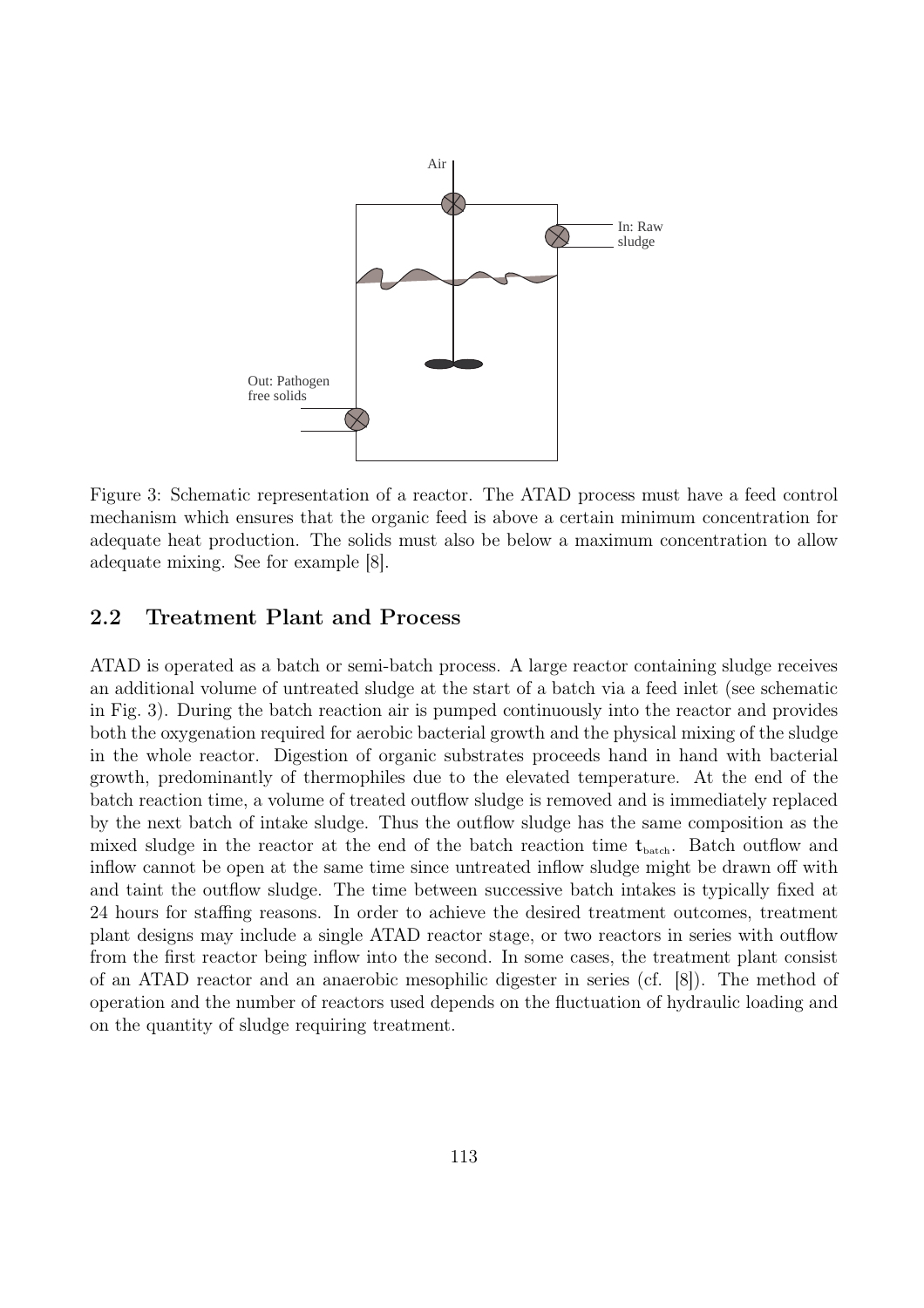### 2.3 Optimization

As indicated in Section 1.2, the primary objective is to optimize the plant design and operating conditions so that the minimum energy consumed per mass of treated sludge. The plant's energy consumption is dominated by the submerged aeration pumps' energy requirements. For a sludge aeration rate A (air volumes per reactor sludge volume per day), reactor volume V, and batch inflow (and outflow) volume  $V_{in}$ , the optimization corresponds to finding the set of controls U which yield

$$
\min_{\mathbf{U}} \frac{\mathbf{V}}{\mathbf{V}_{\text{in}}} \int \mathbf{A}(\mathbf{t}) \, \mathrm{d}\mathbf{t},\tag{2.3}
$$

subject to the treatment requirement constraints Eqs.  $(2.1), (2.2)$ . The full range of optimization controls U comprises both plant design issues and operating conditions. Design choices include reactor volume and the use of single or series reactors. Other non-standard possibilities can also be assessed such as parallel heat exchangers to pre-warm the sludge inflow from sludge outflow, reactor, or exhaust air heat sources. Controls on operating conditions in the reactor are limited to the aeration rate and batch reaction time  $t_{\text{batch}}$ , and controls on the batch inflow volume, temperature and substrate concentration. For staffing reasons, current standard operating conditions generally use a 24-hour batch cycle and maintain a constant aeration rate A during the whole process. The inflow volume can be expressed as a reactor batch exchange fraction  $Q = V_{in}/V \in (0, 1]$  and is typically in the range  $0.1 - 0.2$ . The inflow is usually at ambient temperature and existing plants are not set up for inflow heating either directly or by heat exchangers. The substrate concentration of inflow sludge can be increased by addition of a bulking organic component at minimal expense.

### 2.4 Study Group Approach

As with many biological systems, there is considerable uncertainty in inferring both the functional description of processes and the accuracy of parameterizations when applying laboratoryderived models to the real system. The current models in the wastewater literature are motivated by microbiological and engineering interest and have been devised to incorporate as much as possible of the apparent understanding of underlying processes. As a result they tend to include a relatively large number of variables, processes, and parameters.

This stands in contrast to the paucity of data accessible from ATAD plants in operation: aeration rate and sludge temperature are easily monitored, but data on sludge composition at inlet and outlet and during the course of the batch reaction is typically limited to the total dry weight of solids and the chemical oxygen demand of the 'volatile solids' (by controlled chemical oxidation of the sludge). Volatile solids include the biomass of bacteria in the sludge together with organic growth substrates and metabolically inert organic compounds, so no distinction is made between these components in the measured data.

In addition to the known model being over-parameterized, commonly-used values of several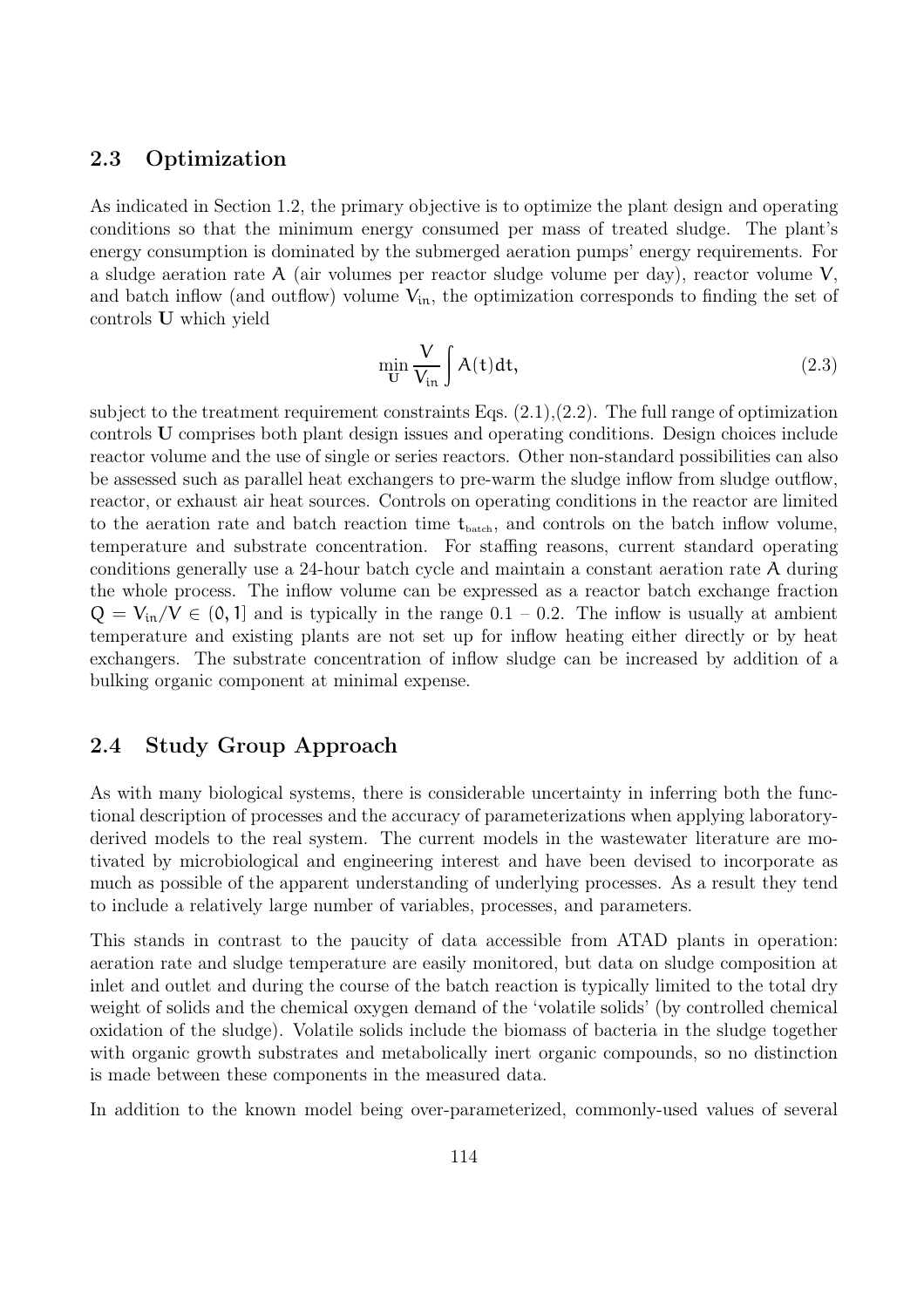parameters are inferred from curve-fitting predicated on the model itself. In such an exercise, the discrepancy between the large numbers of variables and parameters in the model and their poor representation in the available data clearly motivates the use of a simplified model of the process.

The key focus of the Study Group was modeling the core process of a single reactor system during a batch reaction. Such a model is trivially set up to run successive batches and can easily be extended later to a multi-reactor system and other design variants. Two approaches were followed: one being to investigate the existing ASM1 model for mathematical simplifications (Section 3), the other being to construct a new model using a plausible minimal set of interactions to see if it can reproduce the observed behavior (Section 4).

The optimization of the process based on such a model was not fully addressed in the Study Group, though some sensitivity analysis and initial investigations into its optimization were tackled. The focus on the core process model and the relative lack of suitably realistic estimates for many of the plant-specific parameters suggested greater priority be placed on single reactor operating conditions as optimization controls. Thus the initial focus was on a single reactor system of fixed design, with plant design optimization left as a task for future work.

### 2.5 Basic Modeling Assumptions

Some simplifying assumptions permit us to reduce the complexity of the model while at the same time retaining the essential aspects of the processes:

- There is complete mixing inside the reactor(s).
- All the biological activity takes place only in the reactors.
- The batch outflow and inflow stages are of sufficiently short duration that biological activity during them is negligible.
- Aeration is sufficient that anaerobic metabolic activity is negligible.

## 3 The Existing ASM1 Model

The ASM1 model incorporates all the processes identified by microbiologists as being relevant to modeling the ATAD process. A transfer diagram of the ASM1 model is shown in Fig. 4 with the solid curve cycle showing the processes included in the original ASM1 model (prior to the ATAD extension). Here  $X_{BH}$  denotes the concentration of active mesophilic biomass,  $S_{\text{o}}$  is the concentration of oxygen and  $X_P$  is the concentration of inert organic matter. Organic substrate is separated into readily biodegradable substrate  $S_s$  and slowly degradable substrate  $X_s$ . Untreated sludge in the batch inflow contains a certain concentration of both these substrates.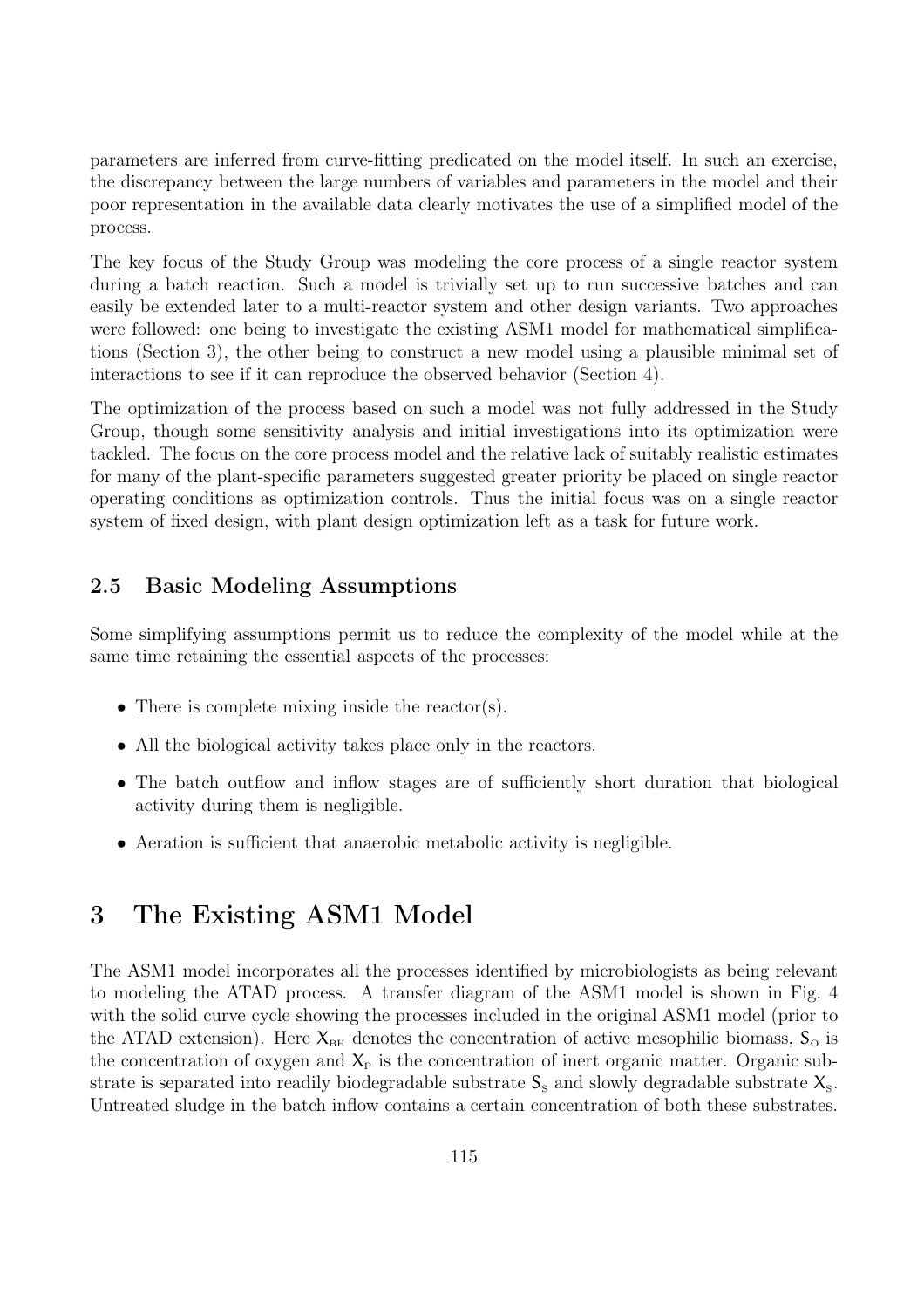The slow substrate  $X<sub>s</sub>$  consists of organic macromolecules which can be hydrolyzed to produce the fast substrate  $S_s$ . Microbial decay adds to the pool of  $X_s$ : cell lysis on death releases the cell's constituents into the extracellular space, a fraction  $f_P$  of which is inert matter and  $(1-f_P)$ is hydrolyzable macromolecular substrate. Fast substrate  $S_s$  and oxygen  $S_o$  are consumed in growth of the bacteria. All the metabolic process rates are assumed to depend nonlinearly on substrate and oxygen concentrations through dual Michaelis–Menten kinetics terms.

The ATAD-specific modifications to the ASM1 model are (broken curve cycle in Fig. 4) via the introduction of a new component: thermophilic biomass, in active  $X_{\text{BHT}}$  and inactive  $X_{\text{SP}}$ forms. While mesophiles are relevant to batch reactions starting from cold, typical ATAD plants are operated with batches following in rapid succession precisely in order to maintain the temperature of the reactor. Under these conditions, the mesophiles respire but the temperatures are beyond their optimum level and so they decay very fast and thus do not make noticeable contribution to the process, see Fig. 2.



Figure 4: Transfer diagram of the processes in the ASM1 model (solid lines) and the proposed extended model (broken lines). In Section 3.1 we present the mathematical representation of the extended model. (adapted from [7])

### 3.1 The ASM1 Model at Thermophilic Temperatures

The ASM1 model at thermophilic temperatures tracks the evolution in time of eight quantities in the reactor, these being:  $S_s(t)$  the readily biodegradable substrate,  $X_s(t)$  the slowly biodegradable substrate,  $X_{SP}(t)$  the inactivate thermophilic biomass,  $X_{BH}(t)$  the active mesophilic biomass,  $X_{\text{BHT}}(t)$  the active thermophilic biomass,  $X_{\text{P}}(t)$  inert organic matter from decay,  $S_{\text{o}}(t)$  the dissolved oxygen, and  $T(t)$  the temperature.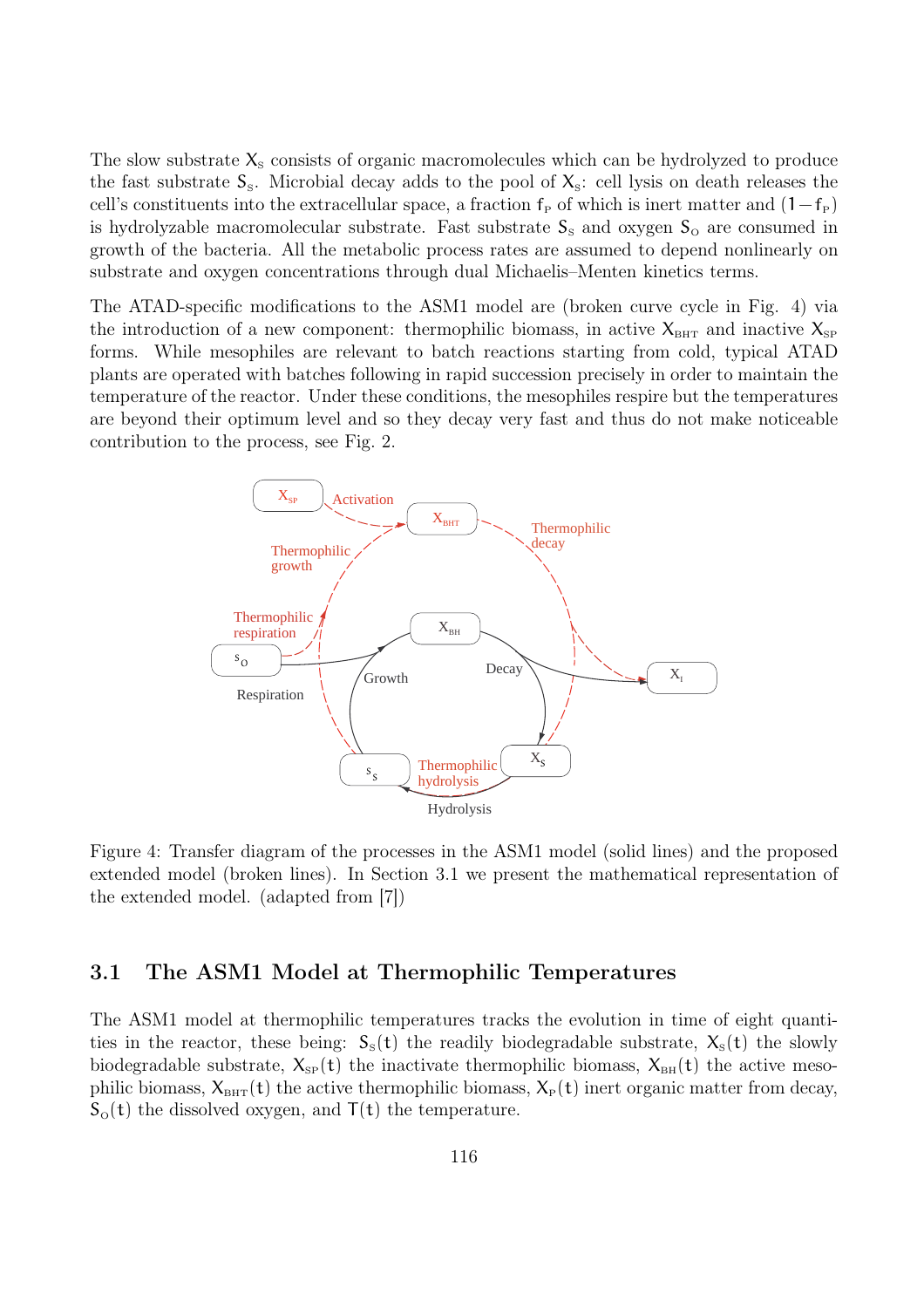For simplicity, we disregard the temperature dependence here, and so do not display an equation for the temperature. We take fixed values for the model parameters and choose these values for reactor operation at  $50^{\circ}$ C. We also neglect the effect of thermophilic activation, on the basis that it occurs rapidly at the start of the batch reaction, and so do not consider inactive biomass  $X_{SP}(t)$  in the model. Under these assumptions, the governing equations from [6] are

$$
\begin{split}\n\frac{dS_{s}}{dt} &= -\frac{1}{Y_{H}}\mu_{H}\frac{S_{s}}{K_{s}+S_{s}}\frac{S_{o}}{K_{o}+S_{o}}X_{BH} - \frac{1}{Y_{HT}}\mu_{HT}\frac{S_{s}}{K_{ST}+S_{s}}\frac{S_{o}}{K_{oT}+S_{o}}X_{BHT} \\
&+ k_{H}\frac{X_{s}}{K_{x}X_{BH}+X_{s}}\frac{S_{o}}{K_{o}+S_{o}}X_{BH} + k_{HT}\frac{X_{s}}{K_{x}X_{BH}+X_{s}}\frac{S_{o}}{K_{oT}+S_{o}}X_{BH}, \\
\frac{dX_{s}}{dt} &= b_{H}(1-f_{P})X_{BH} + b_{HT}(1-f_{PT})X_{BHT} - k_{H}\frac{X_{s}}{K_{x}X_{BH}+X_{s}}\frac{S_{o}}{K_{o}+S_{o}}X_{BH} \\
&- k_{HT}\frac{X_{s}}{K_{xr}X_{BHT}+X_{s}}\frac{S_{o}}{K_{oT}+S_{o}}X_{BHT}, \\
\frac{dX_{BH}}{dt} &= \mu_{H}\frac{S_{s}}{K_{s}+S_{s}}\frac{S_{o}}{K_{o}+S_{o}}X_{BH} - b_{H}X_{BH}, \\
\frac{dX_{BHT}}{dt} &= \mu_{HT}\frac{S_{s}}{K_{sr}+S_{s}}\frac{S_{o}}{K_{oT}+S_{o}}X_{BHT} - b_{HT}X_{BHT}, \\
\frac{dS_{o}}{dt} &= -\frac{(1-Y_{H})}{Y_{H}}\mu_{H}\frac{S_{s}}{K_{s}+S_{s}}\frac{S_{o}}{K_{o}+S_{o}}X_{BH} - \frac{(1-Y_{HT})}{Y_{HT}}\mu_{HT}\frac{S_{s}}{K_{sr}+S_{s}}\frac{S_{o}}{K_{oT}+S_{o}}X_{BHT} \\
&+ k_{La}(\overline{S_{o}-S_{o}}), \\
\frac{dX_{P}}{dt} &= f_{P}k_{H}\frac{X_{s}}{K_{x}X_{BH}+X_{s}}\frac{S_{o}}{K_{o}+S_{o}}X_{BH} + f_{PT}k_{HT}\frac{X_{sr}}{K_{xT}X_{BH}+X_{s}}\frac{S_{o}}{K_{oT
$$

The parameters appearing in the model are explained in Table 5. We see that the first five of these equations can be solved independently of the sixth, and so we do not display the equation for the inert organic matter  $X_P$  again.

We model the operation of a single tank system for one batch, and so solve  $(3.1)<sub>1</sub> - (3.1)<sub>5</sub>$ subject to initial conditions

$$
S_{\rm s} = S_{\rm s}^{\rm o}, \ X_{\rm s} = X_{\rm s}^{\rm o}, \ X_{\rm bH} = X_{\rm bH}^{\rm o}, \ X_{\rm bHT} = X_{\rm bHT}^{\rm o}, \ S_{\rm o} = S_{\rm o}^{\rm o} \quad \text{at } t = 0. \tag{3.2}
$$

For the illustrative numerical results used in the current analysis, we take

$$
S_{\rm s}^{\rm o}=5~{\rm gl}^{-1},~X_{\rm s}^{\rm o}=15~{\rm gl}^{-1},~X_{\rm {\rm BH}}^{\rm o}=1~{\rm gl}^{-1},~X_{\rm {\rm {\rm BHT}}}^{\rm o}=1~{\rm gl}^{-1},~S_{\rm \rm o}^{\rm o}=10^{-3}~{\rm gl}^{-1}.
$$

We scale the system of ordinary differential equations by choosing

$$
t \sim t_{\rm batch}, \ S_{\rm S} \sim S_{\rm S}^o, \ X_{\rm S} \sim X_{\rm S}^o, \ X_{\rm BH} \sim X_{\rm BH}^o, \ X_{\rm BHT} \sim X_{\rm BHT}^o, \ S_{\rm O} \sim S_{\rm O}^o,
$$

where  $t_{\text{batch}} = 1$  d (one day). With this choice of scaling, the dimensionless form for  $(3.1)<sub>1</sub>$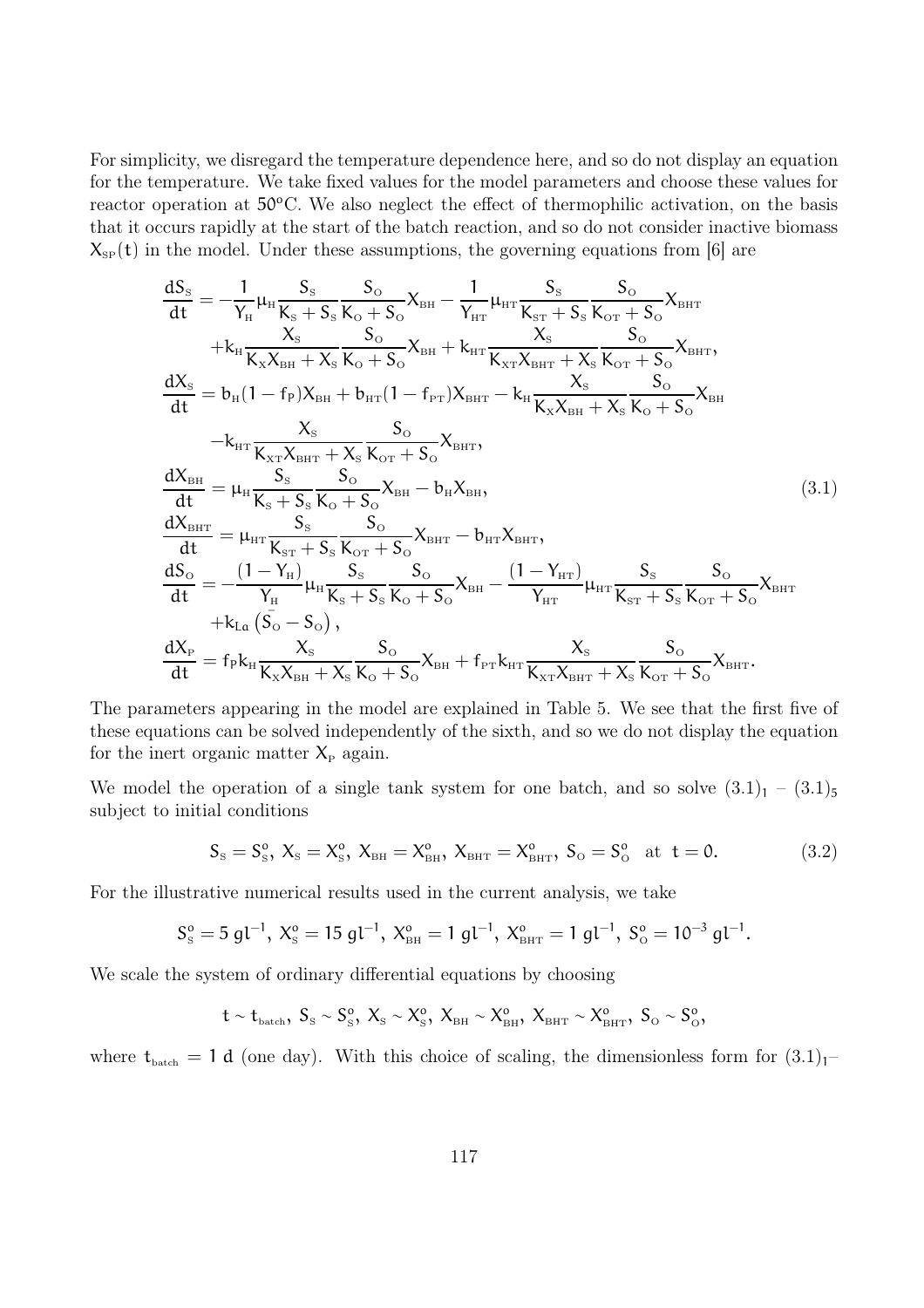$(3.1)_5$ ,  $(3.2)$  is given by,

$$
\begin{split}\n\frac{dS_{s}}{dt} &= -\delta_{1} \frac{S_{s}}{\delta_{2} + S_{s}} \frac{S_{o}}{\delta_{3} + S_{o}} X_{\text{BH}} - \delta_{4} \frac{S_{s}}{\delta_{5} + S_{s}} \frac{S_{o}}{\delta_{6} + S_{o}} X_{\text{BHT}} \\
&+ \delta_{7} \frac{X_{s}}{\delta_{8} X_{\text{BH}} + X_{s}} \frac{S_{o}}{\delta_{3} + S_{o}} X_{\text{BH}} + \delta_{9} \frac{X_{s}}{\delta_{10} X_{\text{BHT}} + X_{s}} \frac{S_{o}}{\delta_{6} + S_{o}} X_{\text{BHT}}, \\
\frac{dX_{s}}{dt} &= \delta_{11} X_{\text{BH}} + \delta_{12} X_{\text{BHT}} - \delta_{13} \frac{X_{s}}{\delta_{8} X_{\text{BH}} + X_{s}} \frac{S_{o}}{\delta_{3} + S_{o}} X_{\text{BH}} - \delta_{14} \frac{X_{s}}{\delta_{10} X_{\text{BHT}} + X_{s}} \frac{S_{o}}{\delta_{6} + S_{o}} X_{\text{BHT}}, \\
\frac{dX_{\text{BH}}}{dt} &= \delta_{15} \frac{S_{s}}{\delta_{2} + S_{s}} \frac{S_{o}}{\delta_{3} + S_{o}} X_{\text{BH}} - \delta_{16} X_{\text{BH}}, \\
\frac{dX_{\text{BHT}}}{dt} &= \delta_{17} \frac{S_{s}}{\delta_{5} + S_{s}} \frac{S_{o}}{\delta_{6} + S_{o}} X_{\text{BHT}} - \delta_{18} X_{\text{BHT}}, \\
\frac{dS_{o}}{dt} &= -\delta_{19} \frac{S_{s}}{\delta_{2} + S_{s}} \frac{S_{o}}{\delta_{3} + S_{o}} X_{\text{BH}} - \delta_{20} \frac{S_{s}}{\delta_{5} + S_{s}} \frac{S_{o}}{\delta_{6} + S_{o}} X_{\text{BHT}} + \delta_{21} (\delta_{22} - S_{o}),\n\end{split} \tag{3.3}
$$

subject to initial conditions

$$
S_{\rm s} = 1
$$
,  $X_{\rm s} = 1$ ,  $X_{\rm BH} = 1$ ,  $X_{\rm BHT} = 1$ ,  $S_{\rm o} = 1$  at  $t = 0$ ,

where the definition of, and values for, the non-dimensional parameters  $\delta_i$  (1  $\leq$  i  $\leq$  22) are given in Table 5.

In Figs. 5 and 6, we show the solution to the system of equations (3.3) for the parameter values listed in Table 5. It is noteworthy from the parameter values chosen, the readily degradable material is depleted over a period of approximately one half of a day, but that the slowly degradable material persists for approximately five days. We should note, however, that that some of the parameter values used are uncertain, and that they can depend on temperature and time, as well as other factors, such as the character of the inflow sludge and the reactor system. Since we have assumed the parameter values to be fixed, the limitations of such an approach are clear. However, our goal in this section is to gain some insight into aspects of the ASM1 model, rather than attempting to model a particular reactor system in detail.

### 3.2 A Subcase: Asymptotic Analysis of the ASM1 Model

As mentioned above, under normal ATAD operating conditions a relatively high temperature is maintained in the reactor. Commonly, the temperature after adding a new inflow batch and mixing remains higher than the mesophilic temperature range, and hence their metabolic activity is negligible. Therefore we neglect mesophiles in the model and set  $X_{BH} = 0$ ; equations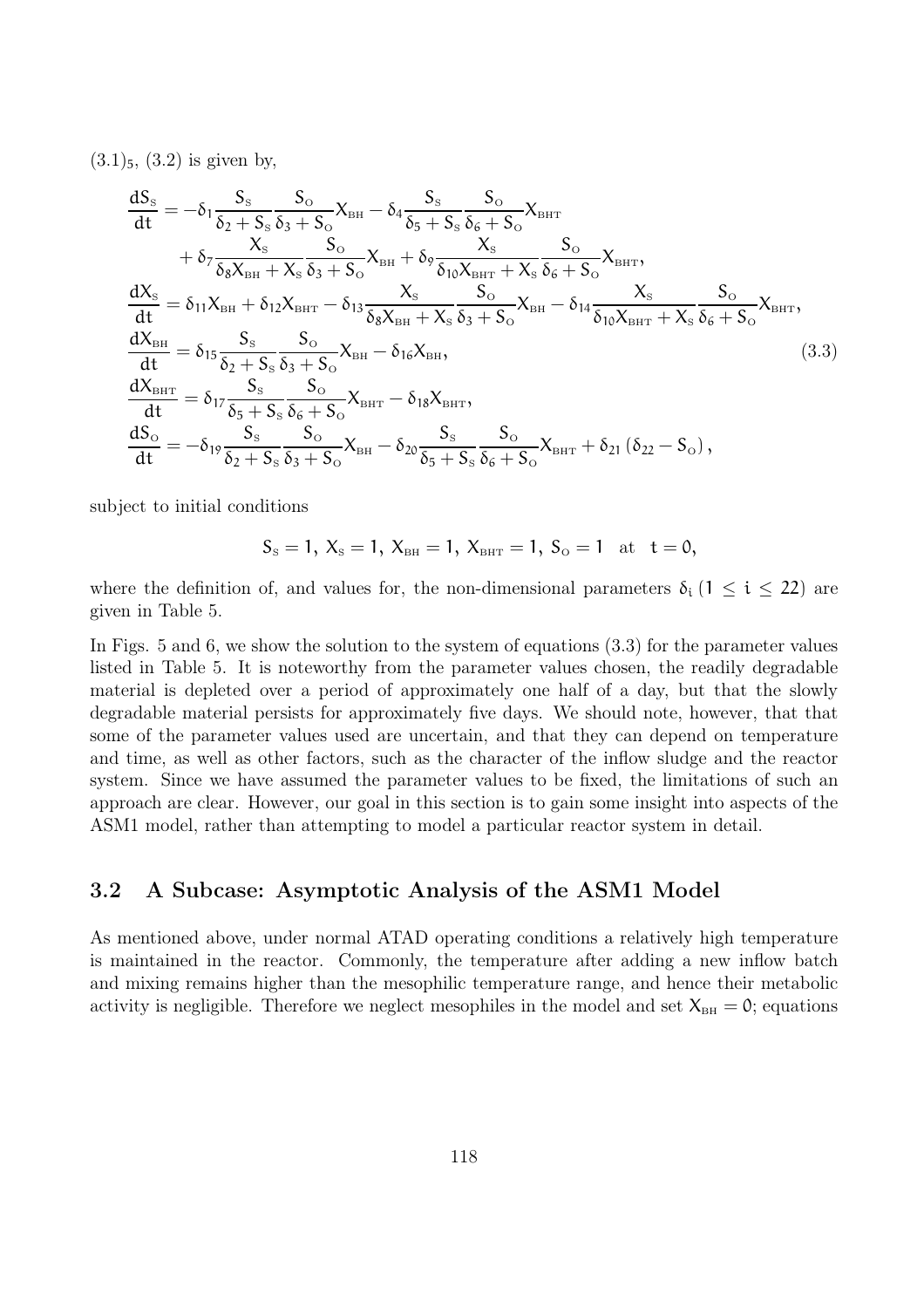

Figure 5: Plot of the solution to system of equations (3.3) over one day and for the parameter values displayed in Table 5.



Figure 6: The same solution as in Figure 5, plotted over one week. Over this time, the slowly biodegradable substrate is removed, and the dissolved oxygen achieves its saturation value.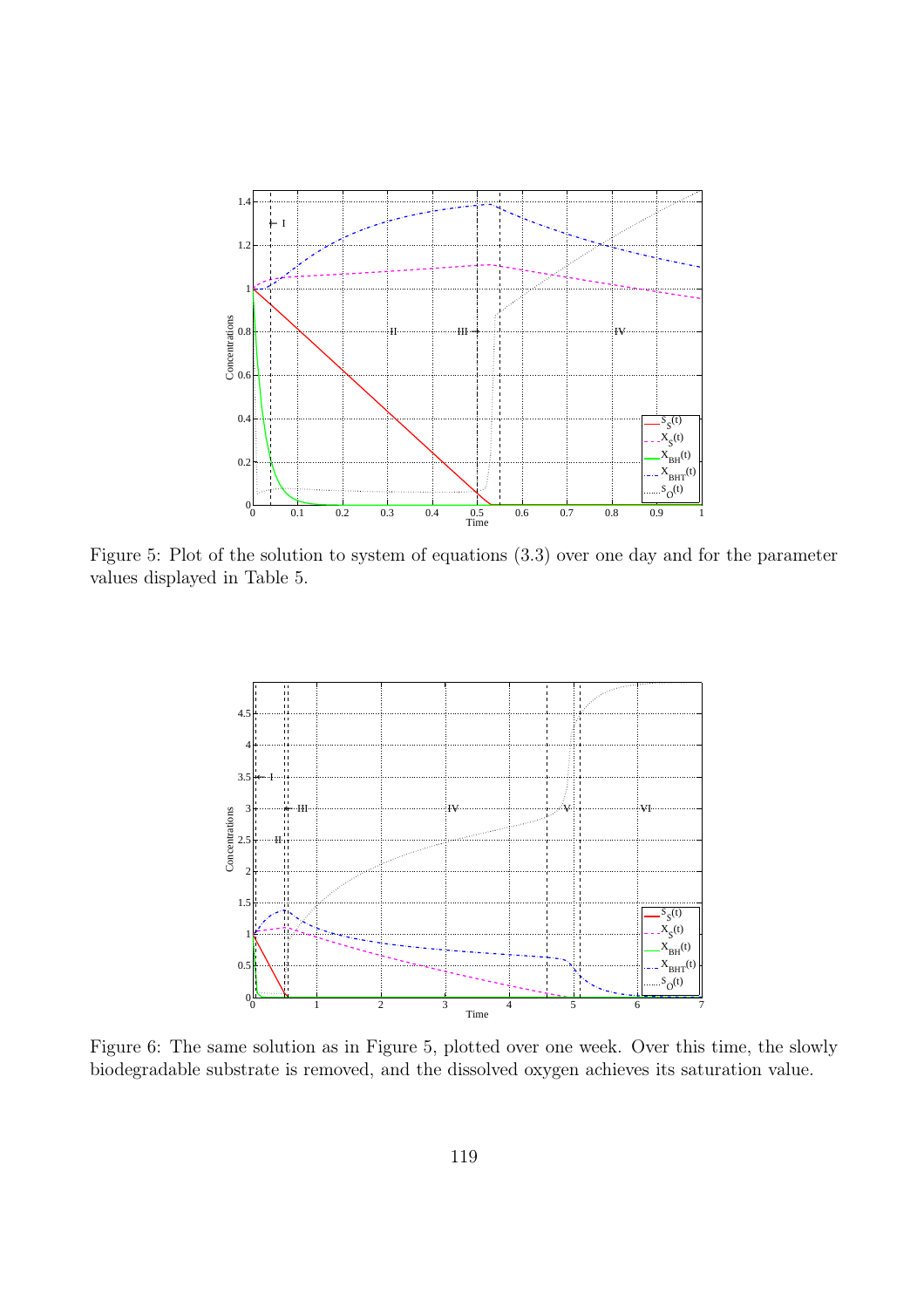| <b>Symbol</b>                      | Description                                            | Value              | Units |  |  |  |
|------------------------------------|--------------------------------------------------------|--------------------|-------|--|--|--|
| Physical parameters                |                                                        |                    |       |  |  |  |
| $K_{\rm s}$                        | mesophilic half saturation constant for $S_s$          | 0.02               | g/l   |  |  |  |
| $K_{\rm o}$                        | mesophilic half saturation constant for $S_{\Omega}$   | $2 \times 10^{-4}$ | g/l   |  |  |  |
| $K_{\rm ST}$                       | thermophilic half saturation constant for $S_s$        | 0.03               | g/l   |  |  |  |
| $K_{\text{OT}}$                    | thermophilic half saturation constant for $S_{\Omega}$ | $2 \times 10^{-4}$ | g/l   |  |  |  |
| $S_{\rm O}$                        | oxygen saturation concentration                        | $5 \times 10^{-3}$ | g/l   |  |  |  |
| $\mu_{\rm H}$                      | maximum growth rate of $X_{\text{BH}}$                 | 16.8               | 1/d   |  |  |  |
| $\mu_{\scriptscriptstyle HT}$      | maximum growth rate of $X_{\text{BHT}}$                | 24.3               | 1/d   |  |  |  |
| $b_{\rm H}$                        | decay rate of mesophiles                               | 43                 | 1/d   |  |  |  |
| $b_{\text{HT}}$                    | decay rate of thermophiles                             | 5.2                | 1/d   |  |  |  |
| $k_{\rm H}$                        | maximum mesophilic hydrolysis rate                     | 10                 | 1/d   |  |  |  |
| $k_{\scriptscriptstyle\rm HT}$     | maximum thermophilic hydrolysis rate                   | 9.2                | 1/d   |  |  |  |
| $k_{La}$                           | oxygen mass transfer coefficient                       | 1000               | 1/d   |  |  |  |
| $Y_{H}$                            | mesophilic yield                                       | 0.6                |       |  |  |  |
| $Y_{\text{HT}}$                    | thermophilic yield                                     | 0.6                |       |  |  |  |
| $f_{\rm p}$                        | inert fraction of mesophilic biomass                   | 0.3                |       |  |  |  |
| $f_{\rm PT}$                       | inert fraction of thermophilic biomass                 | 0.3                |       |  |  |  |
| $K_{\rm x}$                        | half saturation constant for mesophilic hydrolysis     | 0.03               |       |  |  |  |
| $\rm K_{\rm\scriptscriptstyle XT}$ | half saturation constant for thermophilic hydrolysis   | 0.03               |       |  |  |  |

Table 4: The set of parameters for the ASM1 model, physical parameters. Experiments have shown that these parameters can depend, among other things, on temperature and time (see Figs. 1 and 2).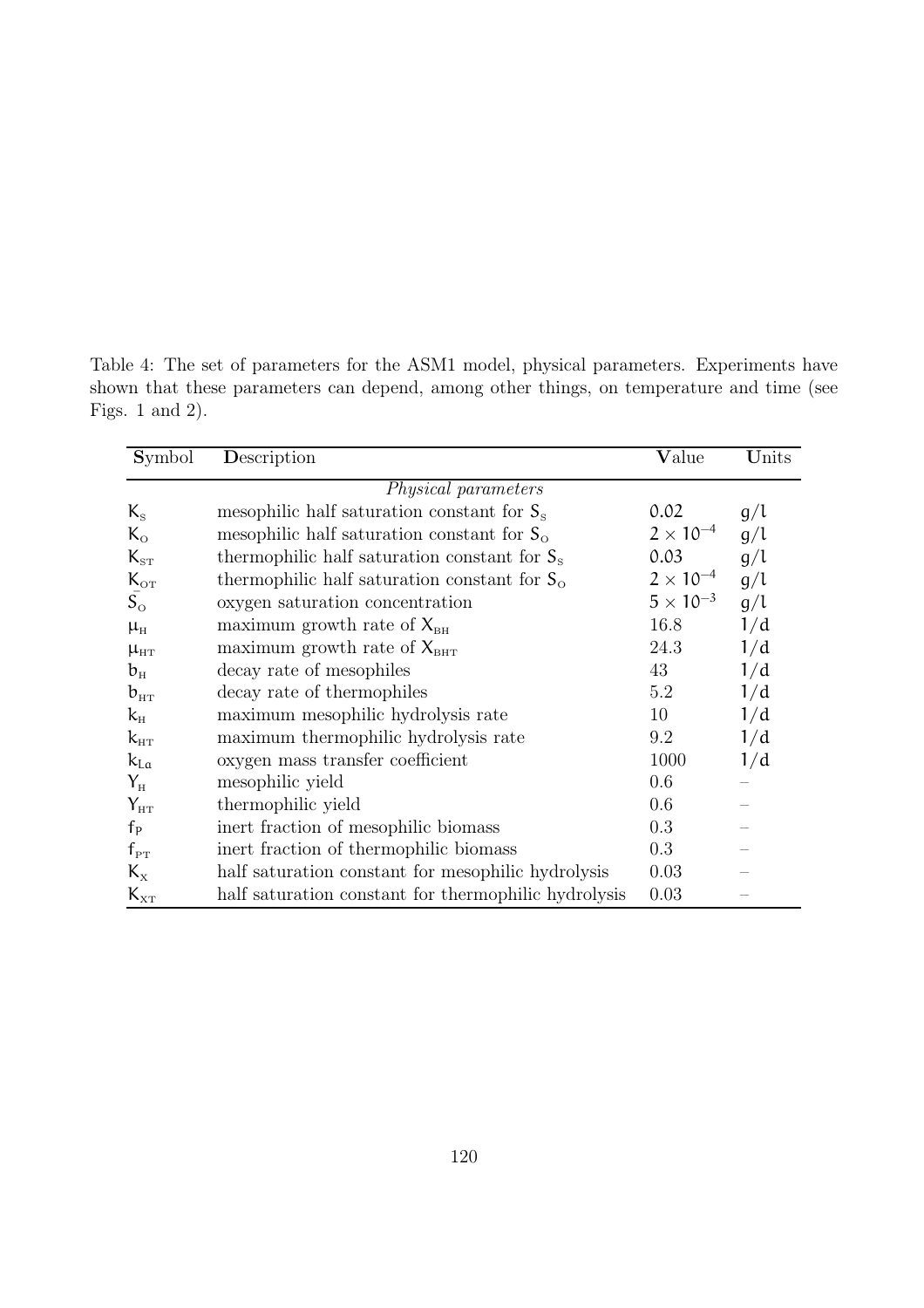Table 5: The set of parameters for the ASM1 model, dimensionless parameters. Experiments have shown that these parameters can depend, among other things, on temperature and time (see Figs. 1 and 2). Here we assume these parameters to be constant (i.e., temperature independent).

| $Symb$ <sub>ol</sub> | Description                                                                                                                | <b>V</b> alue        | Units |  |
|----------------------|----------------------------------------------------------------------------------------------------------------------------|----------------------|-------|--|
|                      | Dimensionless parameters                                                                                                   |                      |       |  |
| $\delta_1$           | $\mu_{\rm H} t_{\rm batch} X_{\rm BH}^{\rm o}/(Y_{\rm HT} S_{\rm S}^{\rm o})$                                              | 5.60                 |       |  |
| $\delta_2$           | $K_{\rm s}/S_{\rm s}^{\rm o}$                                                                                              | $4 \times 10^{-3}$   |       |  |
| $\delta_3$           | $K_{\rm o}/S_{\rm o}^{\rm o}$                                                                                              | 0.2                  |       |  |
| $\delta_4$           | $\mu_{\text{HT}} t_{\text{batch}} X_{\text{BHT}}^{\text{o}} / (Y_{\text{HT}} S_{\text{s}}^{\text{o}})$                     | 8.10                 |       |  |
| $\delta_5$           | $K_{ST}/S_{S}^{o}$                                                                                                         | $6 \times 10^{-3}$   |       |  |
| $\delta_6$           | $K_{\text{OT}}/S_{\Omega}^{\text{o}}$                                                                                      | $0.2\,$              |       |  |
| $\delta_7$           | $k_H t_{\text{batch}} X_{\text{BH}}^*/S_{\text{S}}^*$                                                                      | 2.0                  |       |  |
| $\delta_8$           | $K_{\rm x} X_{\rm BH}^{\rm o}/X_{\rm s}^{\rm o}$                                                                           | $2 \times 10^{-3}$   |       |  |
| $\delta$ 9           | $(k_{\text{HT}}t_{\text{batch}})(X_{\text{BHT}}^*/S_{\text{S}}^o)$                                                         | 1.84                 |       |  |
| $\delta_{10}$        | $K_{\text{XT}} X_{\text{BHT}}^0 / X_{\text{s}}^0$                                                                          | $2 \times 10^{-3}$   |       |  |
| $\delta_{11}$        | $(1-f_{\rm P})b_{\rm H}t_{\rm batch}X_{\rm BH}^{\rm o}/X_{\rm S}^{\rm o}$                                                  | 2.01                 |       |  |
| $\delta_{12}$        | $(1-f_{PT})b_{HT}t_{batch}X_{BHT}^0/X_{S}^0$                                                                               | 0.25                 |       |  |
| $\delta_{13}$        | $\rm k_H t_{batch} X_{BH}^o/X_{S}^o$                                                                                       | 0.67                 |       |  |
| $\delta_{14}$        | $\rm k_{\rm HT} t_{\rm batch} X_{\rm BHT}^{o}/X_{\rm S}^{o}$                                                               | 0.61                 |       |  |
| $\delta_{15}$        | $\mu_{\rm H} t_{\rm batch}$                                                                                                | 16.8                 |       |  |
| $\delta_{16}$        | $b_{\text{H}}t_{\text{batch}}$                                                                                             | 43.0                 |       |  |
| $\delta_{17}$        | $\mu_{\text{HT}}t_{\text{batch}}$                                                                                          | 24.3                 |       |  |
| $\delta_{18}$        | $\rm b_{\rm HT} t_{\rm batch}$                                                                                             | 5.2                  |       |  |
| $\delta_{19}$        | $(1 - Y_{\rm H})\mu_{\rm H}t_{\rm batch}X_{\rm BH}^{\rm o}/(Y_{\rm H}S_{\rm O}^{\rm o})$                                   | $11.2 \times 10^{3}$ |       |  |
| $\delta_{20}$        | $(1 - Y_{\text{HT}}) \mu_{\text{HT}} t_{\text{batch}} X_{\text{BHT}}^{\text{o}} / (Y_{\text{HT}} S_{\text{O}}^{\text{o}})$ | $16.2 \times 10^{3}$ |       |  |
| $\delta_{21}$        | $k_{La}t_{batch}$                                                                                                          | 10 <sup>3</sup>      |       |  |
| $\delta_{22}$        | $S_{\rm O}/S_{\rm O}^{\rm o}$                                                                                              | $5.0\,$              |       |  |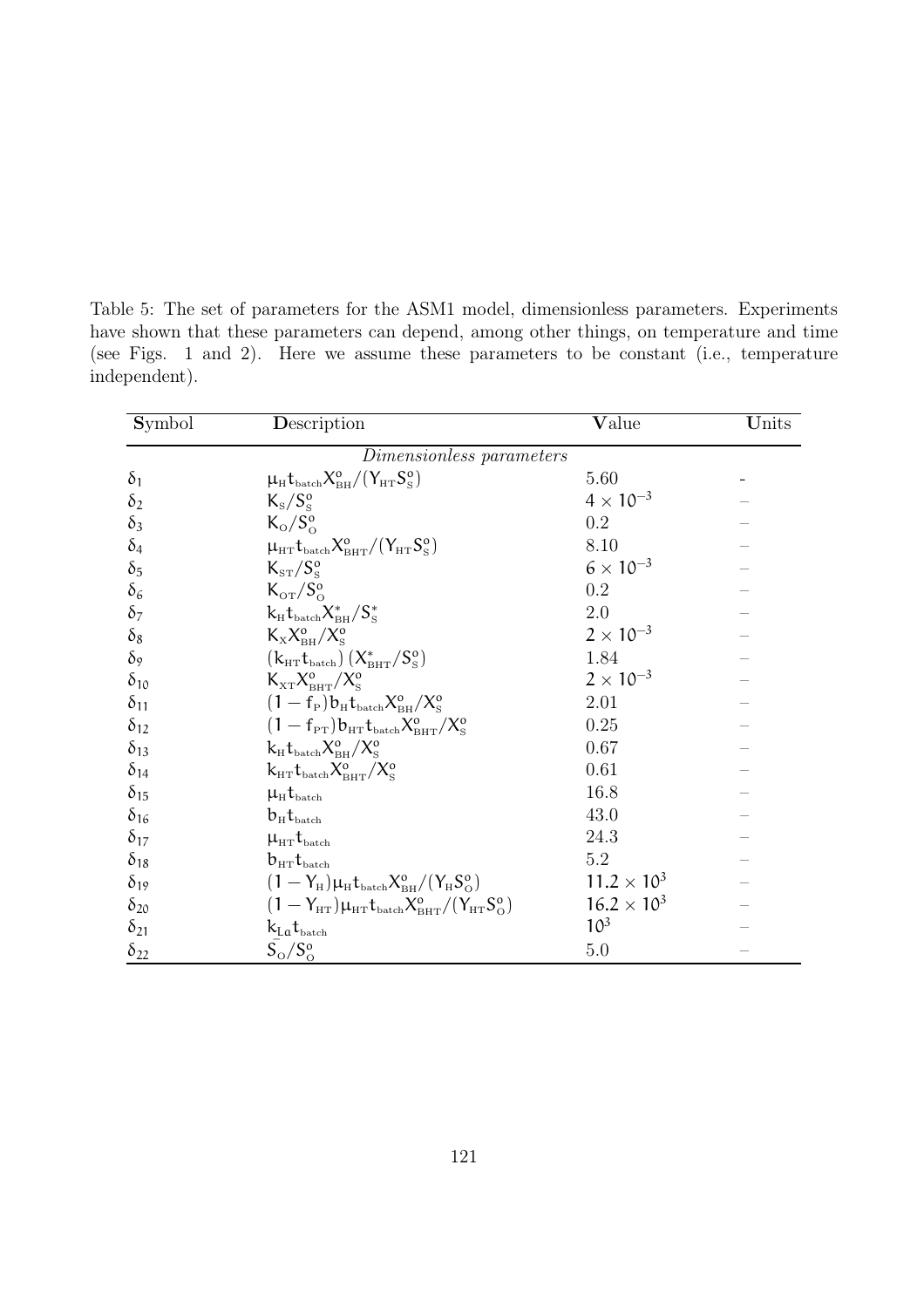(3.3) then reduce to

$$
\begin{split}\n\frac{dS_{s}}{dt} &= -\delta_{4} \frac{S_{s}}{\delta_{5} + S_{s}} \frac{S_{o}}{\delta_{6} + S_{o}} X_{\text{bHT}} + \delta_{9} \frac{X_{s}}{\delta_{10} X_{\text{bHT}} + X_{s}} \frac{S_{o}}{\delta_{6} + S_{o}} X_{\text{bHT}}, \\
\frac{dX_{s}}{dt} &= \delta_{12} X_{\text{bHT}} - \delta_{14} \frac{X_{s}}{\delta_{10} X_{\text{bHT}} + X_{s}} \frac{S_{o}}{\delta_{6} + S_{o}} X_{\text{bHT}}, \\
\frac{dX_{\text{bHT}}}{dt} &= \delta_{17} \frac{S_{s}}{\delta_{5} + S_{s}} \frac{S_{o}}{\delta_{6} + S_{o}} X_{\text{bHT}} - \delta_{18} X_{\text{bHT}}, \\
\frac{dS_{o}}{dt} &= -\delta_{20} \frac{S_{s}}{\delta_{5} + S_{s}} \frac{S_{o}}{\delta_{6} + S_{o}} X_{\text{bHT}} + \delta_{21} (\delta_{22} - S_{o}), \\
S_{s} &= 1, X_{s} = 1, X_{\text{bHT}} = 1, S_{o} = 1 \quad \text{at } t = 0.\n\end{split}
$$
\n(3.4)

In Figs. 7 and 8, we display numerical solutions of system of equations (3.4) for the parameter values given in Table 5. Comparing these with the solutions given in Figs. 5 and 6, one notes that there is good qualitative agreement and reasonable quantitative agreement, as would be expected.

Motivated by the relevant parameter values listed in Table 4, we denote

$$
\delta_5=\epsilon, \; \delta_{10}=\theta_1\epsilon, \; \delta_{20}=\theta_2/\epsilon, \; \delta_{21}=\theta_3/\epsilon,
$$

where  $\theta_1, \theta_2, \theta_3 = \mathcal{O}(1)$ , and consider the limit  $\varepsilon \to 0$ . For reference, it is worth re-displaying equations (3.4) now in terms of the parameter  $\varepsilon$ 

$$
\begin{split}\n\frac{dS_{s}}{dt} &= -\delta_{4} \frac{S_{s}}{\epsilon + S_{s}} \frac{S_{\text{o}}}{\delta_{6} + S_{\text{o}}} X_{\text{BHT}} + \delta_{9} \frac{X_{s}}{\theta_{1} \epsilon X_{\text{BHT}} + X_{s}} \frac{S_{\text{o}}}{\delta_{6} + S_{\text{o}}} X_{\text{BHT}}, \\
\frac{dX_{s}}{dt} &= \delta_{12} X_{\text{BHT}} - \delta_{14} \frac{X_{s}}{\theta_{1} \epsilon X_{\text{BHT}} + X_{s}} \frac{S_{\text{o}}}{\delta_{6} + S_{\text{o}}} X_{\text{BHT}}, \\
\frac{dX_{\text{BHT}}}{dt} &= \delta_{17} \frac{S_{s}}{\epsilon + S_{s}} \frac{S_{\text{o}}}{\delta_{6} + S_{\text{o}}} X_{\text{BHT}} - \delta_{18} X_{\text{BHT}}, \\
\epsilon \frac{dS_{\text{o}}}{dt} &= -\theta_{2} \frac{S_{s}}{\epsilon + S_{s}} \frac{S_{\text{o}}}{\delta_{6} + S_{\text{o}}} X_{\text{BHT}} + \theta_{3} (\delta_{22} - S_{\text{o}}), \\
S_{s} &= 1, X_{s} = 1, X_{\text{BHT}} = 1, S_{\text{o}} = 1 \text{ at } t = 0.\n\end{split}
$$
\n(3.5)

The limit  $\varepsilon \to 0$  is singular, and the asymptotic structure is indicated in Figs. 7 and 8. We now briefly discuss some of the asymptotic regions (time-scales) arising.

### 3.3 Region I,  $t = \mathcal{O}(\varepsilon)$

This very short initial time-scale, which is not even visible in Fig. 7, appears at  $t = \mathcal{O}(\varepsilon)$  and marks a region of rapid change in the dissolved oxygen concentration. We rescale  $t = \varepsilon \hat{t}$ , and at leading order we have

$$
S_{\rm s}\sim 1,~X_{\rm s}\sim 1,~X_{\rm bHT}\sim 1,
$$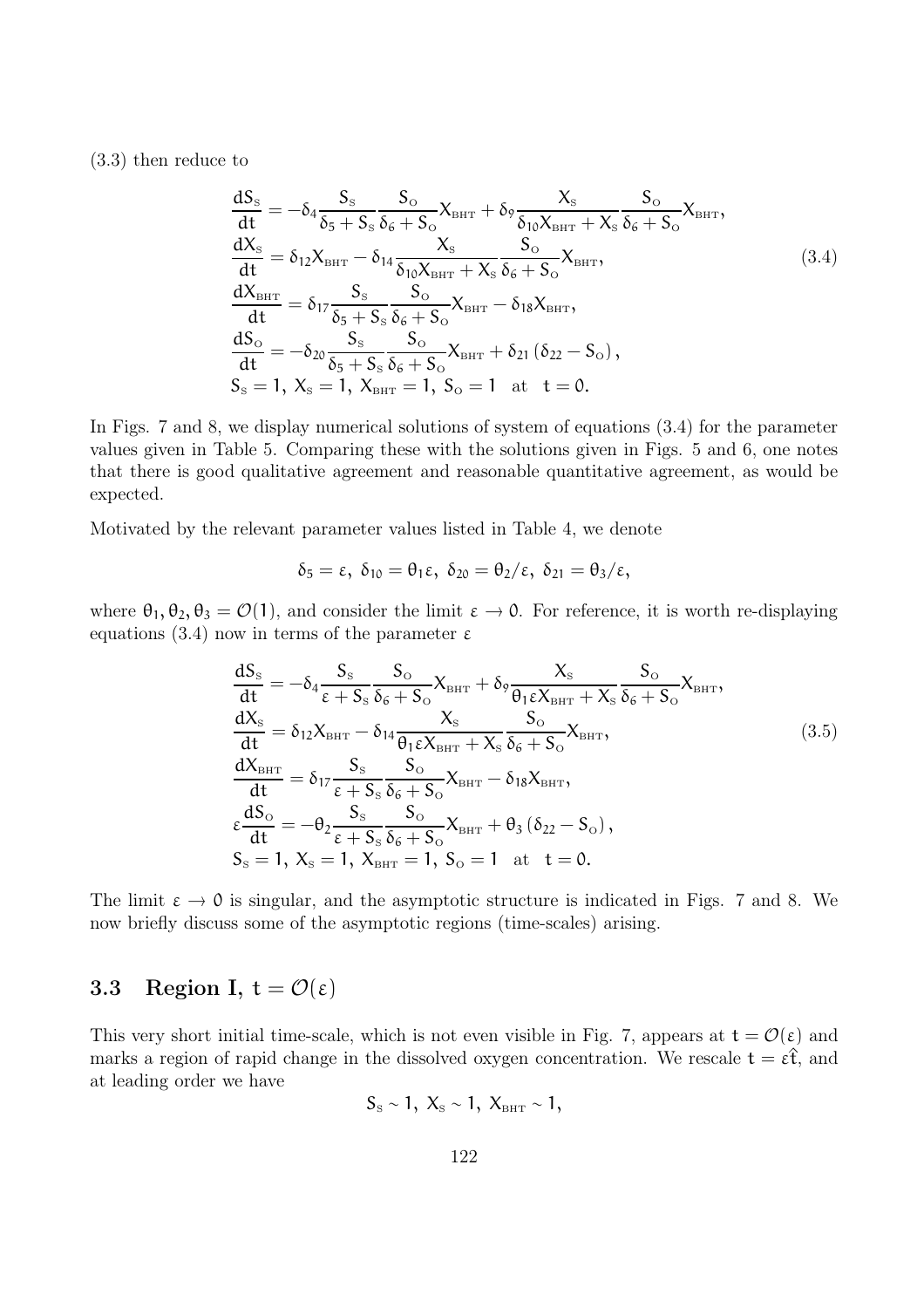

Figure 7: Plot of the solution to system of equations (3.4) over one day for the parameter values displayed in Table 5. The asymptotic regions for  $\varepsilon \to 0$  are indicated.



Figure 8: The same solution as in Figure 7, but plotted over one week. The asymptotic regions for  $\varepsilon \to 0$  are indicated.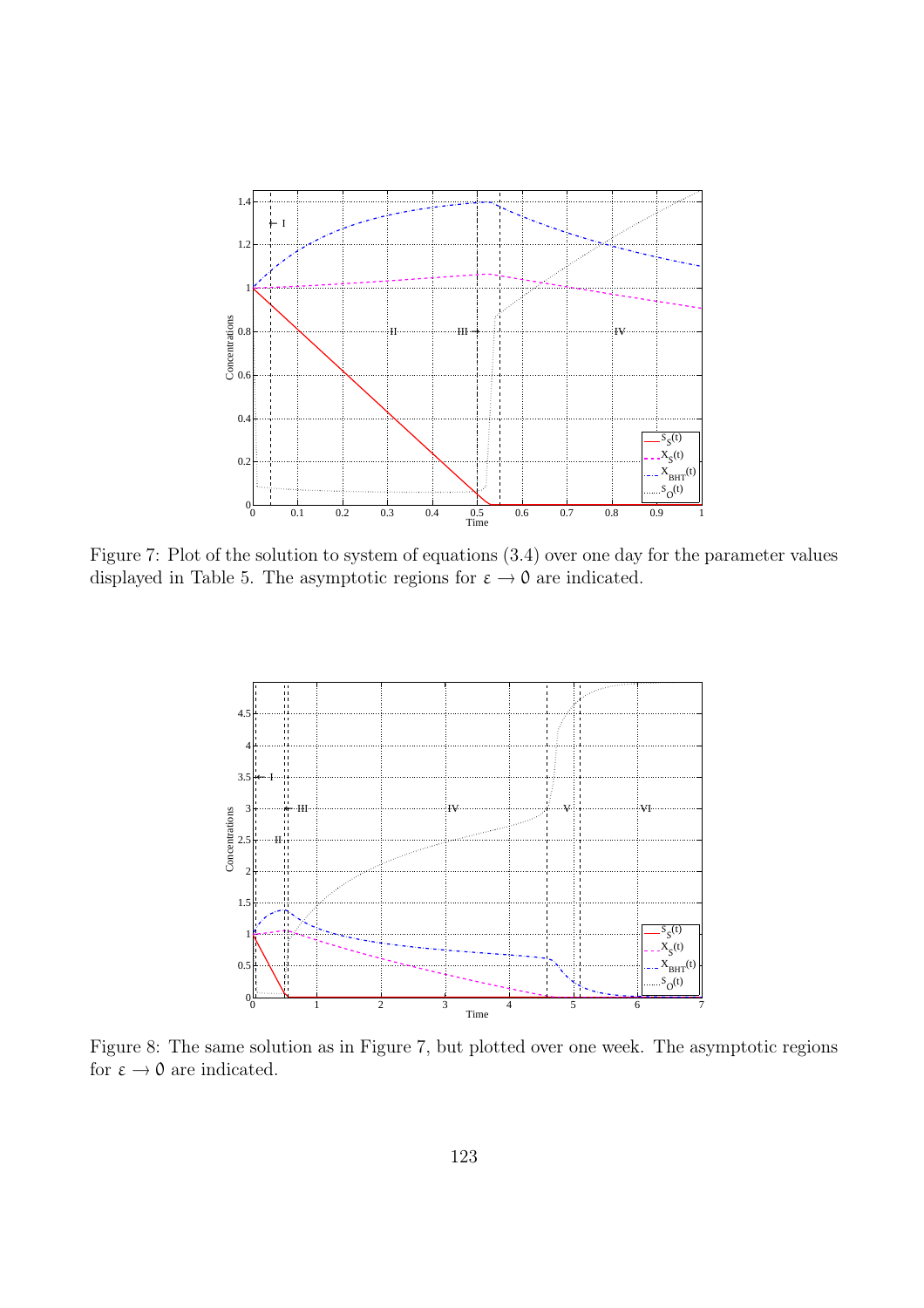and pose  $S_{\text{o}} \sim S_{\text{o}}^{\text{I}}(\hat{\mathbf{t}})$ , to obtain

$$
\frac{\mathrm{d}S_{\mathrm{o}}^{\mathrm{I}}}{\mathrm{d}\hat{\mathrm{t}}}=-\theta_2\frac{S_{\mathrm{o}}^{\mathrm{I}}}{\delta_6+S_{\mathrm{o}}^{\mathrm{I}}}+\theta_3\left(\delta_{22}-S_{\mathrm{o}}^{\mathrm{I}}\right),
$$

where

$$
S_{\mathrm{o}}^{\mathrm{I}}=1\ \mathrm{at}\ \hat{t}=0,
$$

and  $dS_0^I/d\hat{t} \to 0$ ,  $S_0^I \to \rho_1$  as  $\hat{t} \to \infty$ , with  $\rho_1$  given by

$$
\rho_1=\frac{1}{2}\left(\delta_{22}-\delta_6-\frac{\theta_2}{\theta_3}+\sqrt{\left(\delta_{22}-\delta_6-\frac{\theta_2}{\theta_3}\right)^2+4\delta_{22}\delta_6}\right).
$$

For the parameter values given in Table 5,  $\rho_1 = 0.087$ , which is in good agreement with the numerical solution displayed in Fig. 7. We have to note that  $\rho_1 > 1$  is also possible, so that the dissolved oxygen is not necessarily depleted over this time-scale; the competing effects of aeration and oxygen consumption by the biomass enter at leading order here.

### 3.4 Region II,  $t = \mathcal{O}(1)$  and  $t < t_s$

In  $t = \mathcal{O}(1)$ , we pose

$$
S_{\scriptscriptstyle{\mathrm{S}}} \sim S_{\scriptscriptstyle{\mathrm{S}}}^{\scriptscriptstyle{\mathrm{II}}}(t), X_{\scriptscriptstyle{\mathrm{S}}} \sim X_{\scriptscriptstyle{\mathrm{S}}}^{\scriptscriptstyle{\mathrm{II}}}(t), X_{\scriptscriptstyle{\mathrm{BHT}}}\sim X_{\scriptscriptstyle{\mathrm{BHT}}}^{\scriptscriptstyle{\mathrm{II}}}(t), S_{\scriptscriptstyle{\mathrm{O}}} \sim S_{\scriptscriptstyle{\mathrm{O}}}^{\scriptscriptstyle{\mathrm{II}}}(t),
$$

for  $\varepsilon \to 0$ , to obtain

$$
\frac{dS_{s}^{II}}{dt} = -(\delta_{4} - \delta_{9}) \frac{S_{0}^{II}}{\delta_{6} + S_{0}^{II}} X_{\text{BHT}}^{II}, \n\frac{dX_{s}^{II}}{dt} = \delta_{12} X_{\text{BHT}}^{II} - \delta_{14} \frac{S_{0}^{II}}{\delta_{6} + S_{0}^{II}} X_{\text{BHT}}^{II}, \n\frac{dX_{\text{BHT}}^{II}}{dt} = \delta_{17} \frac{S_{0}^{II}}{\delta_{6} + S_{0}^{II}} X_{\text{BHT}}^{II} - \delta_{18} X_{\text{BHT}}^{II}, \n\theta_{2} \frac{S_{0}^{II}}{\delta_{6} + S_{0}^{II}} X_{\text{BHT}}^{II} = \theta_{3} (\delta_{22} - S_{0}^{II}).
$$
\n(3.6)

We do not pursue to solve the system of equations  $(3.6)$  here, and confine ourselves instead to considering the system's qualitative behavior. It is clear, that the growth of the biomass is not limited by the availability of  $S_s$ , and that hydrolysis is not limited by the availability of  $X<sub>s</sub>$ . However, both biomass growth and hydrolysis do depend on the available dissolved oxygen here.

From  $(3.6)_1$ , it is clear that  $dS^{\text{II}}_S/dt \leq 0$  for  $\delta_4 > \delta_2$ , or, in dimensional terms,  $\mu_{\text{HT}}/Y_{\text{HT}} > k_{\text{HT}}$ . This corresponds to the case of  $S_s$  being consumed faster by the biomass than it is generated by hydrolysis. We restrict our discussion here to this case. For this case, there is  $t_s = \mathcal{O}(1)$ such that  $S_{\rm s}^{\rm II}(t_{\rm s})=0$ , and this indicates a region that we will discuss next.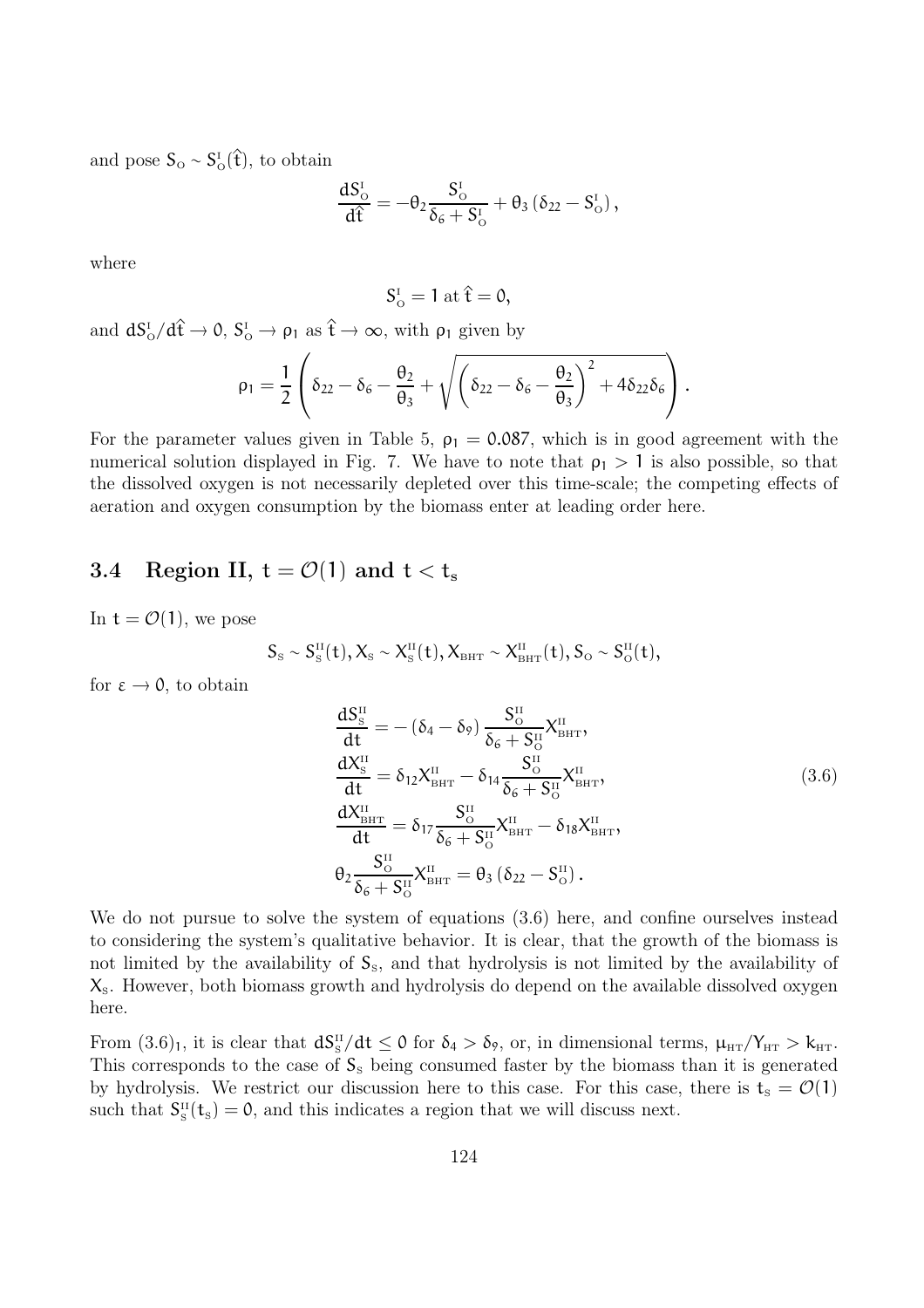## 3.5 Region III,  $t^* = \mathcal{O}(1)$

This time-scale corresponds to  $t^* = \mathcal{O}(1)$  where  $t = t_s + \varepsilon t^*$ , and gives the location of a region where the availability of  $S_s$  becomes a limiting factor in the further growth of the biomass. Also, the oxygen concentration undergoes a rapid change over this time-scale. In our numerical solutions (see Fig. 8),  $t = t_s$  gives the time when the biomass  $X_{\text{BHT}}$  achieves its maximum. For  $t^* = \mathcal{O}(1)$ , we have

$$
X_{\scriptscriptstyle \rm S}\sim X_{\scriptscriptstyle \rm S}^{\scriptscriptstyle \rm II}(t_{\scriptscriptstyle \rm S}),\; X_{\scriptscriptstyle \rm BHT}\sim X_{\scriptscriptstyle \rm BHT}^{\scriptscriptstyle \rm II}(t_{\scriptscriptstyle \rm S}),\;
$$

where both these quantities are determined as part of the solution to the leading order problem in Region II. In  $t^* = \mathcal{O}(1)$ , we pose

$$
S_{\scriptscriptstyle \rm S}\sim \epsilon S_{\scriptscriptstyle \rm S}^{\scriptscriptstyle \rm III}(t^*),\; S_{\scriptscriptstyle \rm O}\sim S_{\scriptscriptstyle \rm O}^{\scriptscriptstyle \rm III}(t^*),\;
$$

to obtain

$$
\frac{dS_{\rm s}^{\rm III}}{dt^*} = -\delta_4 \frac{S_{\rm s}^{\rm III}}{1 + S_{\rm s}^{\rm III}} \frac{S_{\rm o}^{\rm III}}{\delta_6 + S_{\rm o}^{\rm III}} X_{\rm BHT}^{\rm II}(t_{\rm s}) + \delta_9 \frac{S_{\rm o}^{\rm III}}{\delta_6 + S_{\rm o}^{\rm III}} X_{\rm BHT}^{\rm II}(t_{\rm s}),\tag{3.7}
$$
\n
$$
\frac{dS_{\rm o}^{\rm III}}{dt^*} = -\theta_2 \frac{S_{\rm s}^{\rm III}}{1 + S_{\rm s}^{\rm III}} \frac{S_{\rm o}^{\rm III}}{\delta_6 + S_{\rm o}^{\rm III}} X_{\rm BHT}^{\rm II}(t_{\rm s}) + \theta_3 \left(\delta_{22} - S_{\rm o}^{\rm III}\right).
$$

As  $t^* \to \infty$ ,  $dS^{\text{III}}_{\text{s}}/dt^* \to 0$ ,  $dS^{\text{III}}_{\text{o}}/dt^* \to 0$ ,  $S^{\text{III}}_{\text{s}} \to \rho_2$ ,  $S^{\text{III}}_{\text{o}} \to \rho_3$ , where

$$
\rho_2=\frac{\delta_9}{\delta_4-\delta_9},
$$

(recall that we are considering  $\delta_4 > \delta_2$  here), and

$$
\rho_3 = \frac{1}{2}\left[\delta_{22} - \delta_6 - \frac{\theta_2}{\theta_3}\frac{\delta_9}{\delta_4}X^{\rm II}_{\rm BHT} (t_{\rm S}) + \sqrt{\left(\delta_{22} - \delta_6 - \frac{\theta_2}{\theta_3}\frac{\delta_9}{\delta_4}X^{\rm II}_{\rm BHT} (t_{\rm S})\right)^2 + 4\delta_{22}\delta_6}\right].
$$

These predictions are in good agreement with the numerical solution displayed in Fig. 7.

### 3.6 Region IV,  $t = \mathcal{O}(1)$ ,  $t_s < t < t_x$

This is the time-scale over which most of the  $X_s$  is degraded. In this region, we have

$$
S_{\rm s}\sim \epsilon \frac{\delta_9}{\delta_4-\delta_9},
$$

and we have  $X_s, X_{\text{BHT}}, S_{\text{O}} = \mathcal{O}(1)$ . For brevity, we do not display or discuss the leading order equations here, and simply note that there is a  $t_x = \mathcal{O}(1)$  such that  $X_s(t_x) = 0$ , which determines the time when the availability of  $X_s$  first becomes a limiting factor for hydrolysis.

We omit discussion of Regions V and VI, other than to give their locations and the scalings. Region V is located at  $t^{\dagger} = \mathcal{O}(1)$ , where  $t = t_x + \varepsilon t^{\dagger}$ , and in which  $S_s$ ,  $X_s = \mathcal{O}(\varepsilon)$ ,  $X_{\text{BHT}}$ ,  $S_{\text{O}} =$  $\mathcal{O}(1)$ . Region VI is at  $t = \mathcal{O}(1)$ ,  $t > t_x$  and here we also have  $S_s$ ,  $X_s = \mathcal{O}(\epsilon)$ ,  $X_{\text{BHT}}$ ,  $S_o = \mathcal{O}(1)$ .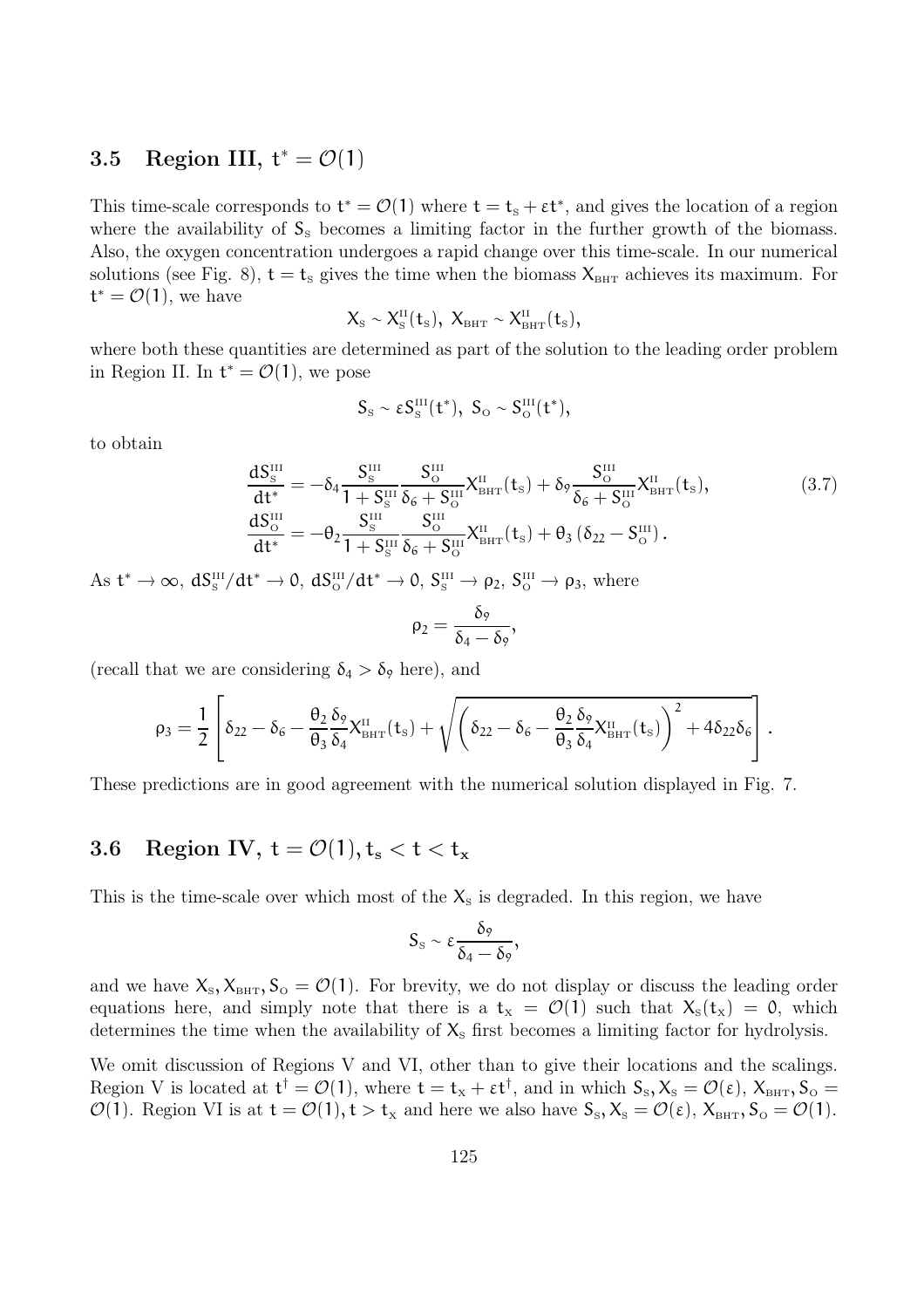## 4 The ESGI70 Model

The full ASM1 model has large numbers of variables and interactions, and consequently many parameters. The motivation for including these in the model is predominantly microbiological, and seems to arise from the urge to include all possible components about which there is some knowledge. However, many of the parameter values are poorly known: they are dependent on the chemical and microbiological make-up of the particular sludge, and therefore typically used as fitting parameters. With such a highly parameterized model, sets of parameter values can be found to fit most data but it is unclear if the model remains reliable in such situations. Applying a parameterized model under different (but physically reasonable) operating conditions may give spurious modeling artifacts. And this may also cause numerical difficulties in attempting any optimization.

These considerations motivate us to seek a minimal model which should be capable of describing the essential mechanisms of the ATAD process, but ignores issues which — though microbiologically 'known' — are not material to the process within the likely range of operating conditions. It is hoped that such a model might describe the process sufficiently accurately while providing a more suitable basis for optimization.

As indicated in our analysis of the ASM1 model, we opt to ignore the presence of mesophiles since the mixed sludge is hot enough to render their metabolic activity negligible. A biomass concentration variable  $X_B$  corresponds to the concentration of thermophiles in the sludge. Any mesophiles in the inflow sludge can effectively be considered as already lyzed into additional contributions to substrate and inerts.

We also choose to ignore the distinction between the two pools of substrate  $S_s$  and  $X_s$ , and consider a single substrate pool X. This is motivated by the urge to simplify to a minimal model, rather than through an assumption that one or other pool may be neglected because it is never rate-limiting under normal operating conditions. The effect of this simplification is greatest after substrate is depleted and becomes limiting (e.g. from Region III of Fig. 7 in the ASM1 model): in our model substrate availability for metabolism is directly dependent on biomass decay, while in the ASM1 model it is buffered by the slow substrate reservoir. The size of this effect remains to be demonstrated as well as its importance in relation to achieving the treatment goals.

For a single batch and a single reactor, we introduce the following governing ordinary differential equations,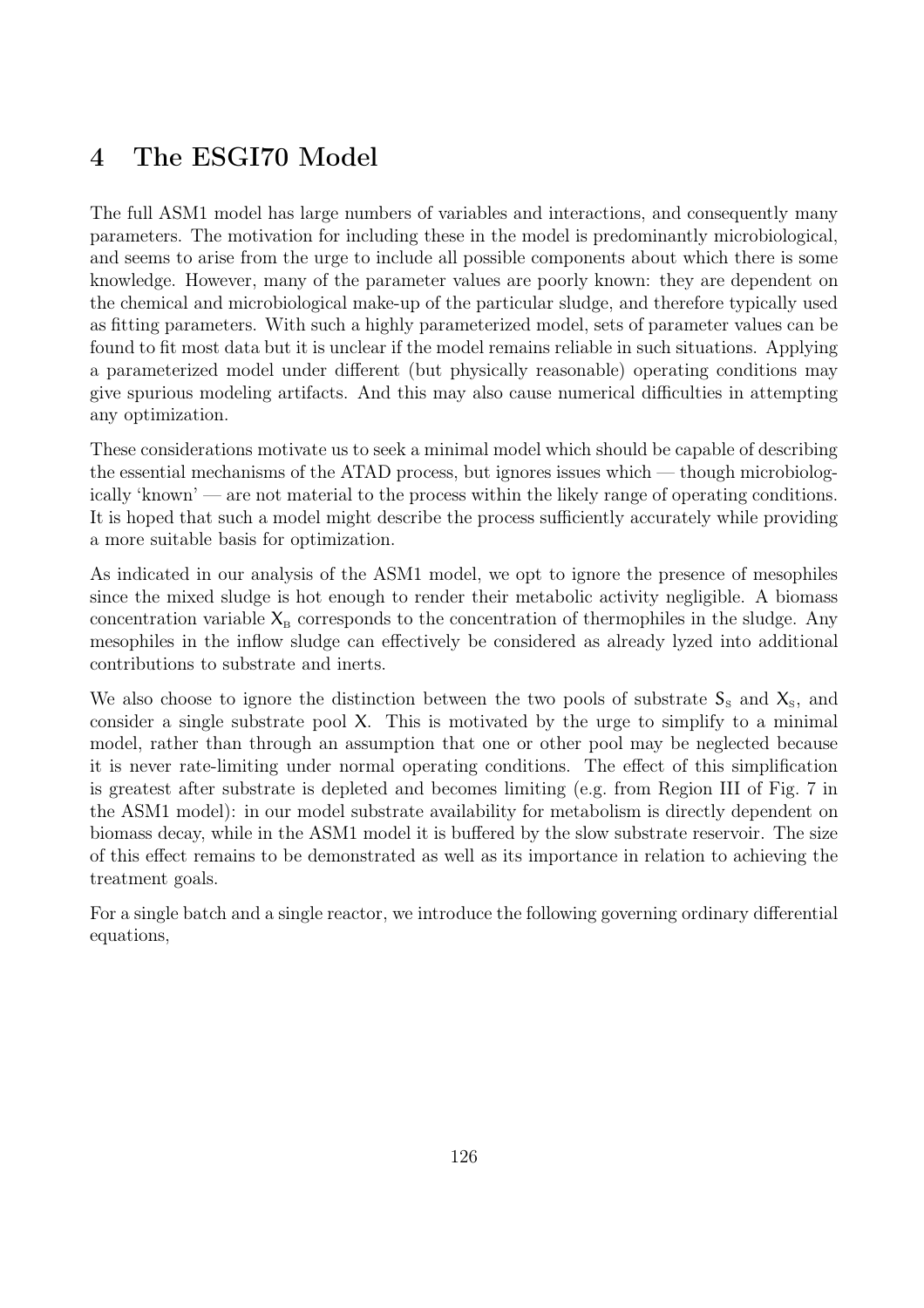$$
\frac{dX_{\rm B}}{dt} = G - b(T)X_{\rm B},
$$
\n
$$
\frac{dX}{dt} = -\alpha G + b(T)(1 - f)X_{\rm B},
$$
\n
$$
\frac{dS}{dt} = A(\bar{S} - S) - \beta G,
$$
\n
$$
\frac{dT}{dt} = \lambda G - h(T),
$$
\n(4.1)

where biomass concentration  $X_B(t)$  has units  $[g/l]$ , substrate concentration  $X(t)$  has units  $[g/l]$ ,  $S(t)$  is the oxygen concentration  $[mg/l]$ , and  $T(t)$  is temperature [°C]. Biomass is assumed here to have a growth rate G given by the dual Michaelis–Menten kinetics expression

$$
G = \mu(T) \frac{S}{K_s + S} \frac{X}{K_x + X} X_B.
$$
\n
$$
(4.2)
$$

The biomass is also subject to linear decay with rate constant b which may be temperaturedependent. Growth of biomass is proportional to the substrate and oxygen consumptions with the consumption efficiency  $1/\alpha$  and  $1/\beta$  respectively. Substrate X is also produced as a result of decay of biomass, of which a fraction  $(1 - f)$  is recycled as substrate.

Dissolved oxygen is replenished through aeration that is subject to the saturation concentration S. The sludge temperature increases at a rate proportional to the biomass growth rate and is decreased by heat loss from the reactor. This heat loss occurs through the reactor walls, via the exhaust gas stream from aeration and in the sludge outflow. The heat loss is dominated by losses through latent heat of evaporation in the exhaust gas stream. And while the other heat loss pathways are proportional to  $T - T_{amb}$ , this heat loss pathway is less temperature-dependent so we model it with a simple constant loss rate.

The parameters for this model are summarized in Table 6. Most of the parameters relate to the thermophile metabolism and sludge properties alone, but those dependent on reactor design are aeration A, heating rate coefficient  $\lambda$ , and heat loss rate h. In the lack of specific plant information, it was deemed appropriate at this stage to focus on operating conditions rather than plant design in any optimization approaches.

This model describes the batch reaction period from just after a batch intake is mixed into the reactor until batch outflow. The required initial conditions are those of the sludge immediately following mixing of the inflow with the sludge remaining in the reactor from the previous batch, since the reactor volume is only partially replaced at each batch. The pre-existing sludge conditions depend on the history of previous batches in the reactor. With repeated batches of the same type, we expect the batch cycle to settle to state in which successive batches are identical and the pre-mixing reactor sludge conditions are effectively independent of the initial conditions of the first batch reactor sludge. We therefore provide initial conditions for the inflow sludge added at each batch and also reactor sludge initial conditions for the first batch. The model can be run to simulate successive batches until these settle to a periodic batch cycle, as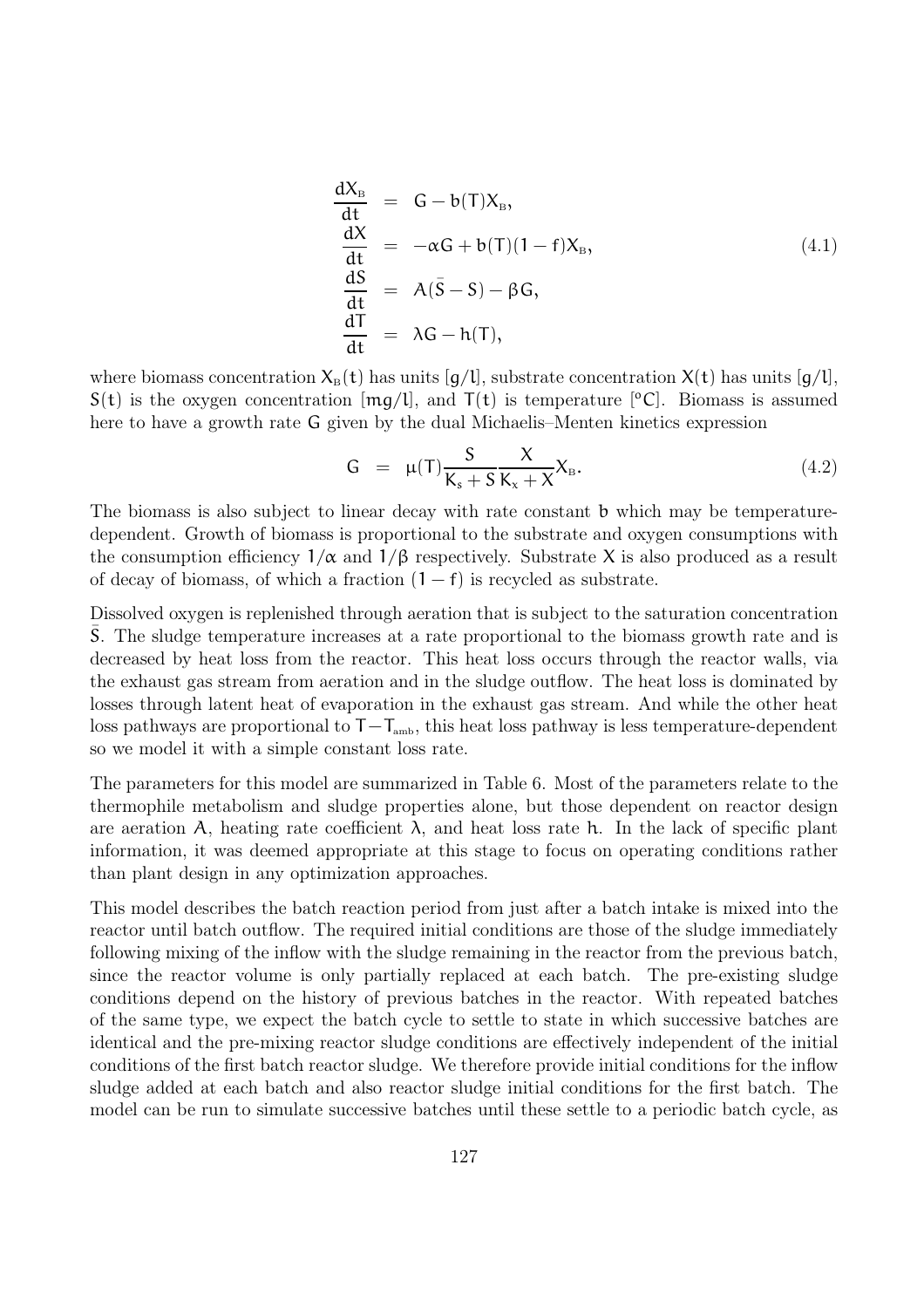| Symbol                                 | Description                            | Value | Units                     | Reference         |  |  |  |
|----------------------------------------|----------------------------------------|-------|---------------------------|-------------------|--|--|--|
| Physical parameters                    |                                        |       |                           |                   |  |  |  |
| $K_{\chi}$                             | half-saturation constant for substrate | 0.1   | g/l                       | 1                 |  |  |  |
| $K_{s}$                                | half-saturation constant for oxygen    | 0.17  | mg/l                      | $\mathbf{H}$      |  |  |  |
| $\mu$                                  | growth rate                            | 10    | 1/d                       | $\mathbf{H}$      |  |  |  |
| b                                      | decay rate                             | 5     | 1/d                       | $\mathbf{H}$      |  |  |  |
| $\alpha$                               | substrate transformation               | 1.5   |                           | $^{\prime\prime}$ |  |  |  |
| β                                      | oxygen transformation                  | 0.5   |                           | $^{\prime\prime}$ |  |  |  |
| $\lambda$                              | heat production                        | 6.5   | $\rm ^{o}Cl/g$            | $\mathbf{H}$      |  |  |  |
| h                                      | heat loss rate                         | 7     | $\mathrm{^oC}/\mathrm{d}$ |                   |  |  |  |
| $\overline{S}$                         | oxygen saturation constant             | 10    | mg/l                      |                   |  |  |  |
| <i>Baseline case parameters</i>        |                                        |       |                           |                   |  |  |  |
| A                                      | aeration rate                          | 200   | 1/d                       | 1                 |  |  |  |
| $X_{\textrm{\tiny R}}^{\textrm{feed}}$ | biomass input/feeding rate             | 1     | g/l                       | $\blacksquare$    |  |  |  |
| $X^{\rm feed}$                         | sludge input/feeding rate              | 15    | g/l                       | $\blacksquare$    |  |  |  |
| Sfeed                                  | oxygen input/feeding rate              | 1     | mg/l                      | п                 |  |  |  |
| $V_{\rm in}/V$                         | ratio of volume input                  | 0.1   |                           | $\mathbf{H}$      |  |  |  |
| $\mathsf{T}^{\text{feed}}$             | temperature of the feed                | 13    | $\rm ^{o}C$               |                   |  |  |  |

Table 6: Set of parameters for the ATAD model. Some of the units have been converted from their COD (chemical oxygen demand) equivalent.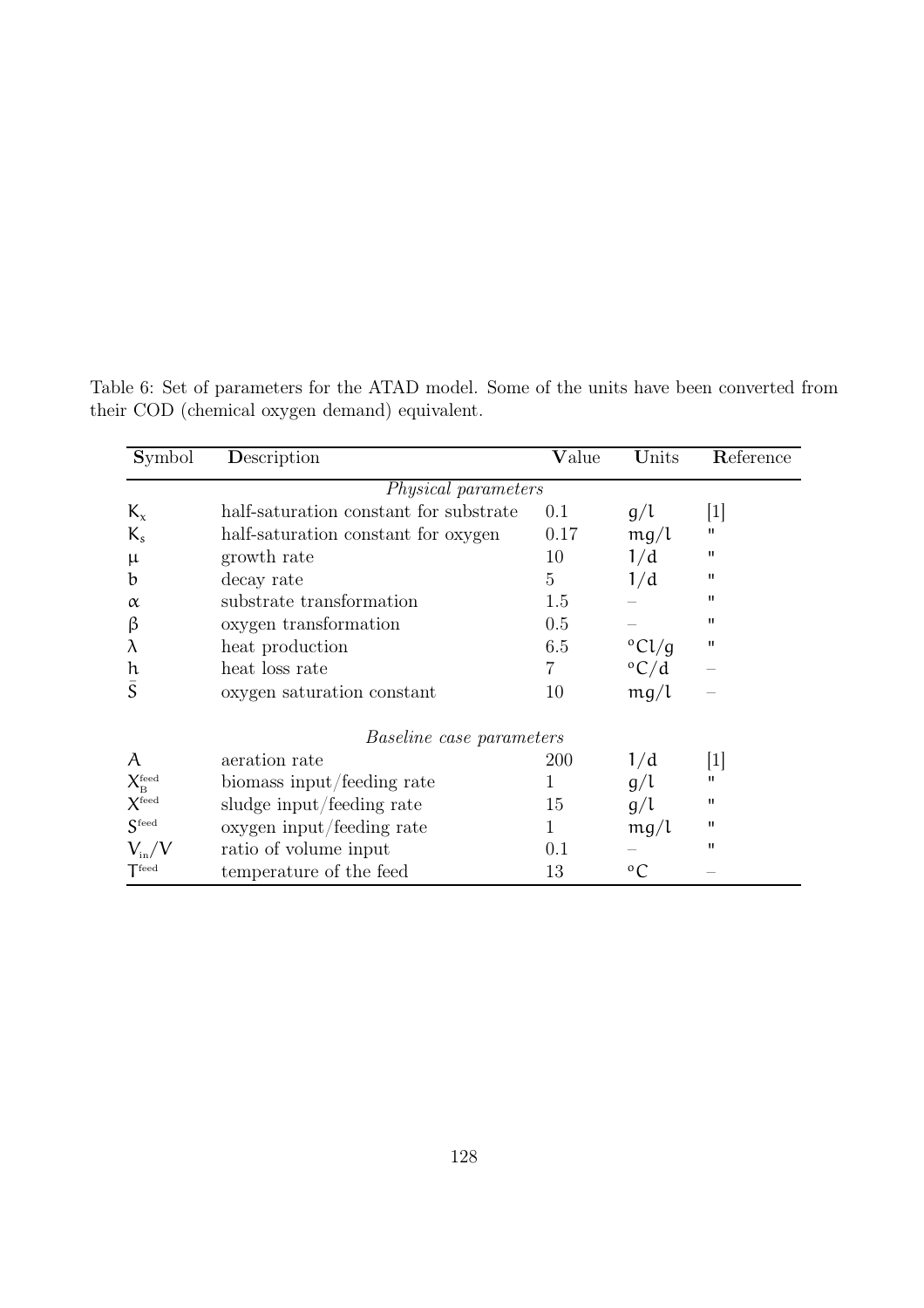indicated in Fig. 9. The linking of successive batches and initial mixing of inflow sludge for each batch can be described by adding additional terms into the system:

$$
\begin{array}{rcl}\n\frac{dX_{\rm B}}{dt} & = & G - bX_{\rm B} + Q_{\delta}(X_{\rm B}^{\rm feed} - X_{\rm B}), \\
\frac{dX}{dt} & = & -\alpha G + b(1 - f)X_{\rm B} + Q_{\delta}(X^{\rm feed} - X), \\
\frac{dS}{dt} & = & A(\bar{S} - S) - \beta G + Q_{\delta}(S^{\rm feed} - S), \\
\frac{d\bar{T}}{dt} & = & \lambda G - h + Q_{\delta}(T^{\rm feed} - T),\n\end{array} \tag{4.3}
$$

where we define the  $Q_{\delta}$  as

$$
Q_\delta=\frac{V_{\rm in}}{V}\delta(t-t_{\rm in}),
$$

and  $\delta(t - t_{\rm in})$  is a Dirac delta function.

The treatment goals for stabilization and pasteurization can be calculated at any solution time after solving the system up to that time. The stabilization target (2.1) is defined in terms of the volatile solids  $X_{vs}$ , which can be calculated by integrating

$$
\frac{dX_{\rm vs}}{dt} = G(1 - \alpha) + Q_{\delta}(X_{\rm vs}^{\rm feed} - X_{\rm vs}).
$$
\n(4.4)

The pasteurization target can be calculated by performing the integration (2.2) while  $T > 50^{\circ}$ C and setting  $L = 0$  at other times.

Our first approach is to neglect the temperature dependence of the parameters so that the temperature equation decouples from the system. As typical ATAD operating temperatures are higher than  $45^{\circ}$ C, we note from Fig. 1 that this will tend to give overestimates of biomass growth and temperature.

### 4.1 Notes on Optimization

The main operating optimization controls are the aeration rate A, the exchanged volume fraction  $Q$ , and the batch reaction time  $t_{batch}$ . The inflow sludge properties are largely fixed by the nature of the waste rather than being optimization controls. The exception to this is the possibility of enriching the inflow with additional substrate.

Operational restrictions mean that the aeration rate is generally fixed as constant throughout a batch and the batch time is fixed to give a daily cycle. If we adhere to these restrictions, the controls are reduced to the constant aeration rate A and the exchanged volume fraction Q, and optimization will correspond to the treatment goals being achieved at the end of the daily cycle. In this situation, the energy consumption per mass of treated sludge is proportional to  $A/Q$ .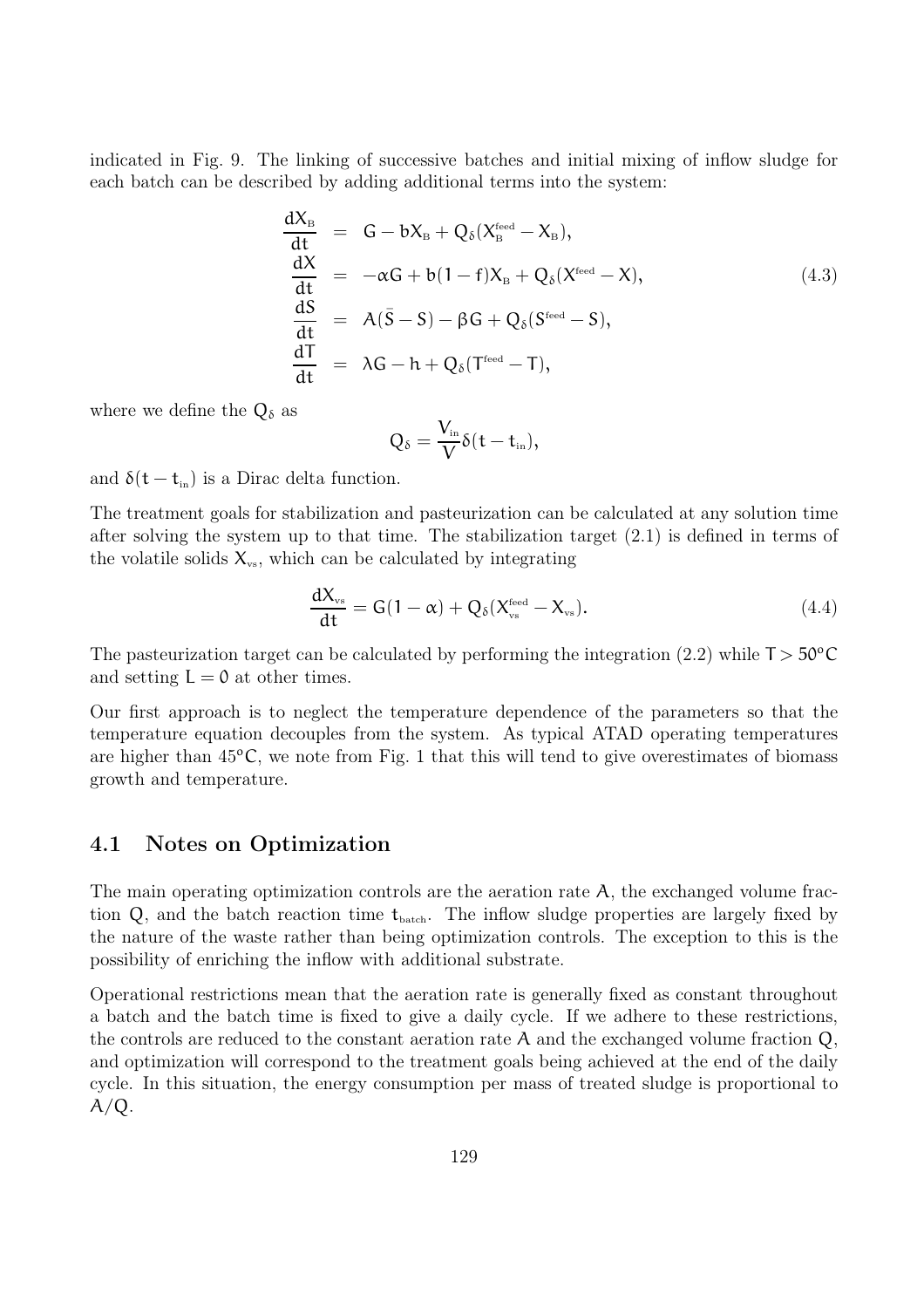

Figure 9: Multiple batch steady-state numerical simulations of the ESGI70-ATAD model.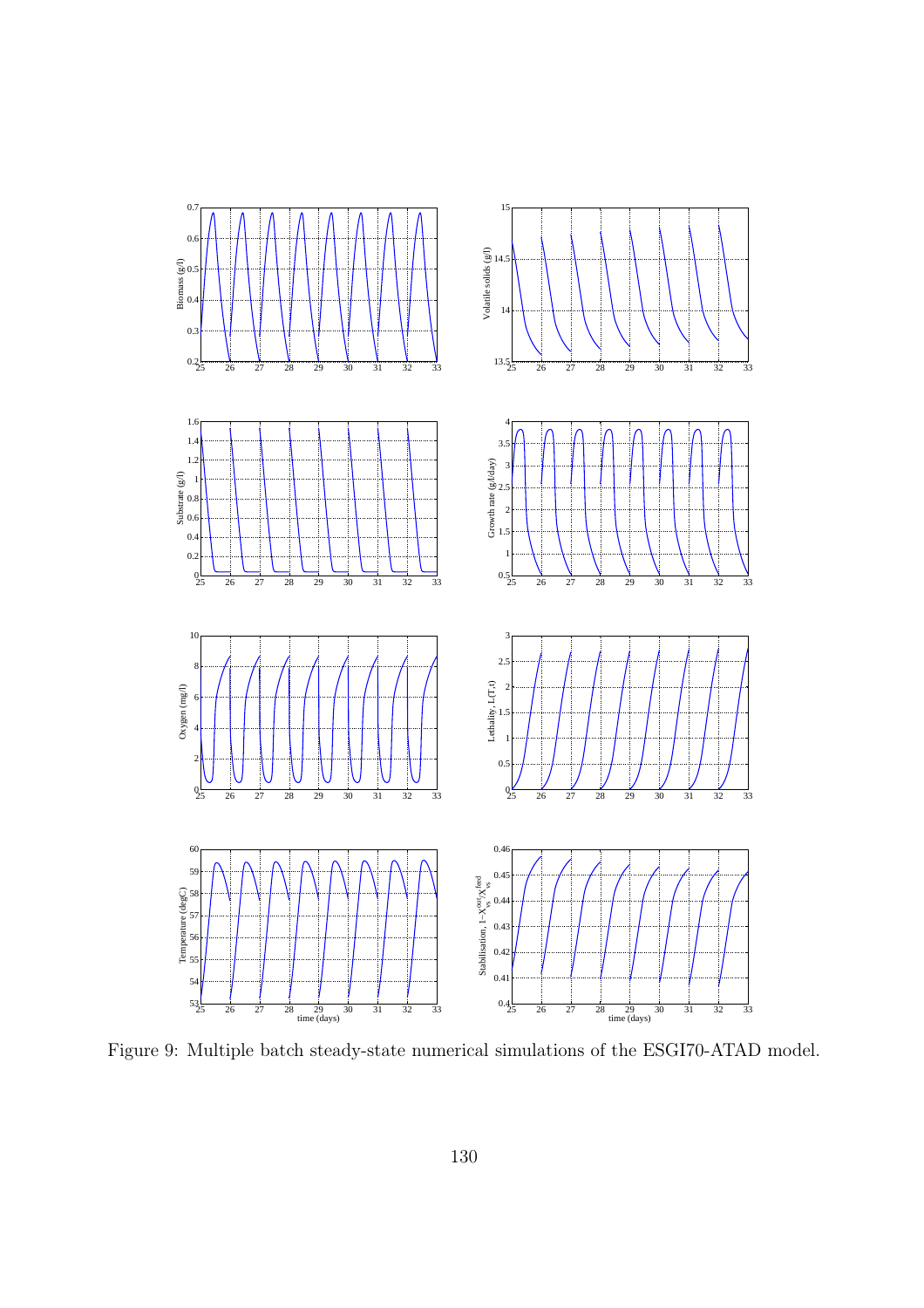The effect of aeration rate  $A$  is apparently straightforward: additional oxygenation promotes faster biomass growth and therefore quicker stabilization and temperature increase, giving quicker pasteurization. For a fixed batch time and an exchanged volume fraction, we would reduce the aeration rate until the more stringent treatment goal is achieved at the end of the batch. While energy consumption increases linearly with aeration rate, the growth rate's increase with oxygenation is less than linear, approaching linearity near zero oxygen concentration. This would suggest that it may be desirable to maintain the lowest aeration rate which provides sufficient mixing and limits anaerobic metabolism, though other considerations such as plant throughput may become overriding.

The effect of the exchanged volume fraction Q is less clear. The inflow sludge brings new substrate into the reactor, which leads to increased growth rate, digestion, and heating. However, it also cools the sludge mixture which slows the pasteurization process. These two effects have competing impacts on the time to achieve the pasteurization goal. The stabilization treatment goal is expressed in terms of the reduction of volatile solids between inflow and outflow (which is extracted directly from the reactor sludge mixture). Similarly, while inflow brings fresh substrate to fuel the metabolism and promote growth, increasing the exchanged fraction also decreases the apparent stabilization just after inflow mixing which can be expressed as  $(1-Q)(1-X_{\rm vs}^*/X_{\rm vs}^*),$  where  $X_{\rm vs}^*$  relates to the pre-mixing reactor sludge remaining from the previous batch.

A typical ATAD batch reaction follows a timecourse similar to that shown in Fig. 5. The influx of new substrate on initial mixing leads to a rapid increase in metabolic activity and concomitant depletion of oxygen. Substrate is initially in abundance and is digested through the batch reaction, while oxygen is constantly supplied through aeration. At the start of a batch reaction oxygen rapidly becomes limiting while the substrate remains abundant. In this phase the biomass growth rate is mostly determined by the aeration rate and is largely independent of the substrate. As substrate concentration starts to become depleted the control of the process transfers to the diminishing substrate level.

The effect of inflow substrate enrichment is to delay the depletion of substrate, extending the duration of the initial oxygen-depleted phase. It has minimal effect on the growth rate or temperature (and hence treatment goals) until the time at which substrate would otherwise have started to become limiting. As substrate enrichment directly increases inflow volatile solids, it means that a greater quantity of volatile solids must be digested to achieve stabilization.

Once substrate is sufficiently depleted that it is limiting, the oxygen level under constant aeration will generally increase. At this stage, additional substrate comes only from biomass decay (in the ASM1 scheme, via the remaining slow substrate pool), so the growth rate must decrease from this point until decay dominates and then finally the temperature will start to drop. It would therefore appear to continue the reaction (and aeration) significantly into the stage of a decreasing reaction rate except to achieve an unsatisfied treatment goal.

As a broad guideline for optimization, it would therefore appear ideal to adjust the aeration rate and exchanged volume fraction so that the substrate should become depleted close to the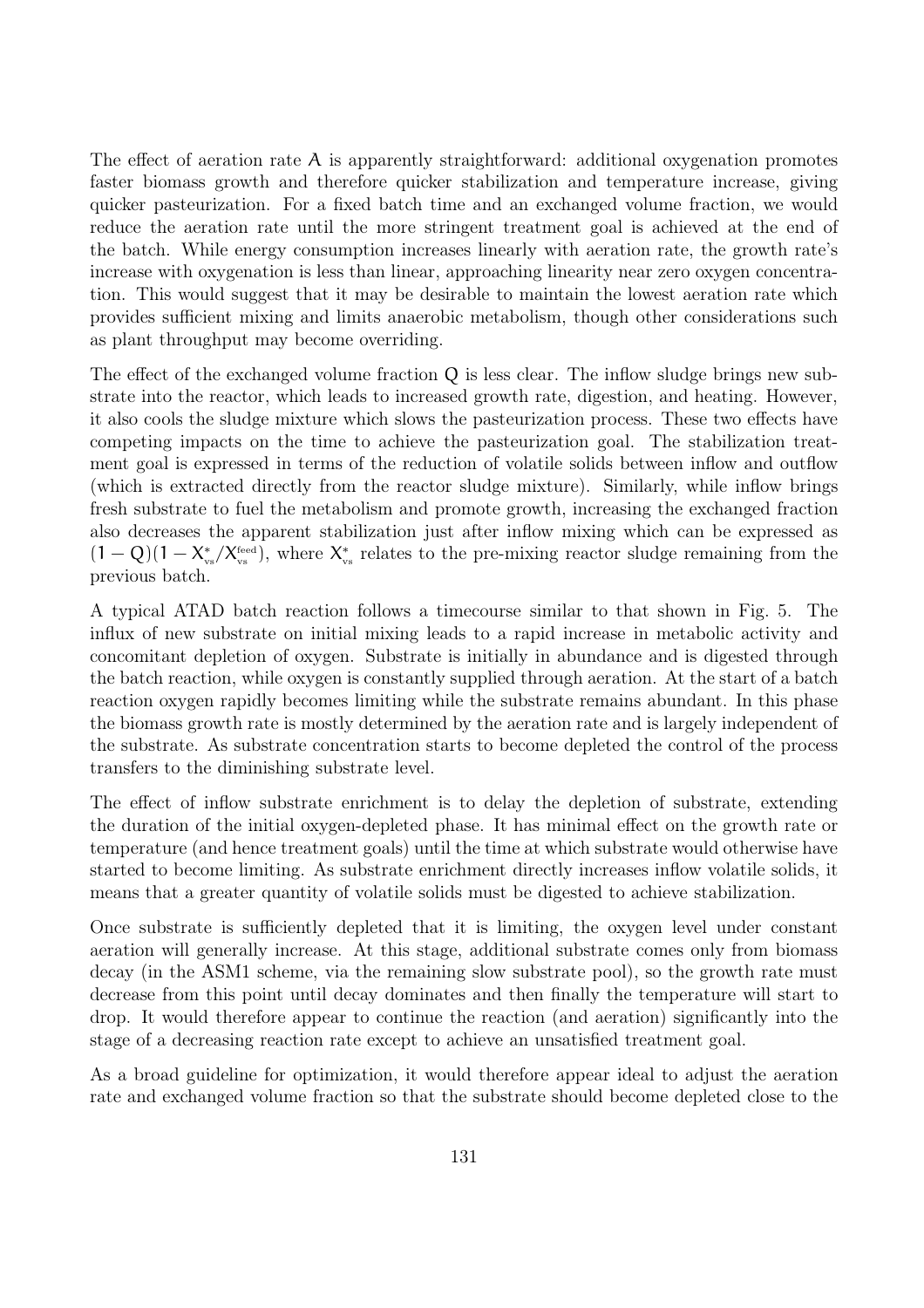end of the batch time, and this should coincide with the two treatment goals being achieved. It is uncertain whether this is achievable with just these controls in a fixed plant design. Increasing aeration accelerates both treatment goals, but directly increases energy consumption. Substrate enrichment enhances pasteurization more than stabilization. Increasing exchanged volume fraction probably delays achievement of both treatment goals, though pasteurization may be greater affected if the post-mixing temperature drops significantly; it also decreases energy consumption by increasing the sludge throughput.

### 5 Numerical Simulations

The derived model consists of a system of first order ordinary differential equations which are integratated in time using Matlab's stiff solver, ODE15s. We validate and test the practical applicability of the model by comparing the numerical simulations with experimental data for a specific choice of parameters given in Table 6. A comparison between the experimental data and numerical simulations is given in Figs. 10 and 11 for dynamical operational conditions, i.e., the input volume is not the same for each batch, cf. [2]. Note that here we ignore any temperature dependence of the kinetic parameters. The experiments were carried out under different hydraulic loading which is consistent with the Killarney site, (see for example [8]). Despite the limitations in the available data, the comparison shows a very good fit.



Figure 10: A comparison between experimental data and numerical simulations of the ESGI70- ATAD model for multiple batches.

In the next sections we run the simulations until steady-state conditions are attained. This is done by checking that the solutions between two consecutive batches are within some threshold value. This occurs within 28 days using the baseline case parameters. The numerical simulations for a base case run (and multiple batches) are shown in Fig. 9 where all the parameters are fixed as given in Table 6. Results presented here are for a single reactor and we assume that stabilization is the main goal for bio-treatment. However, for completeness we will also show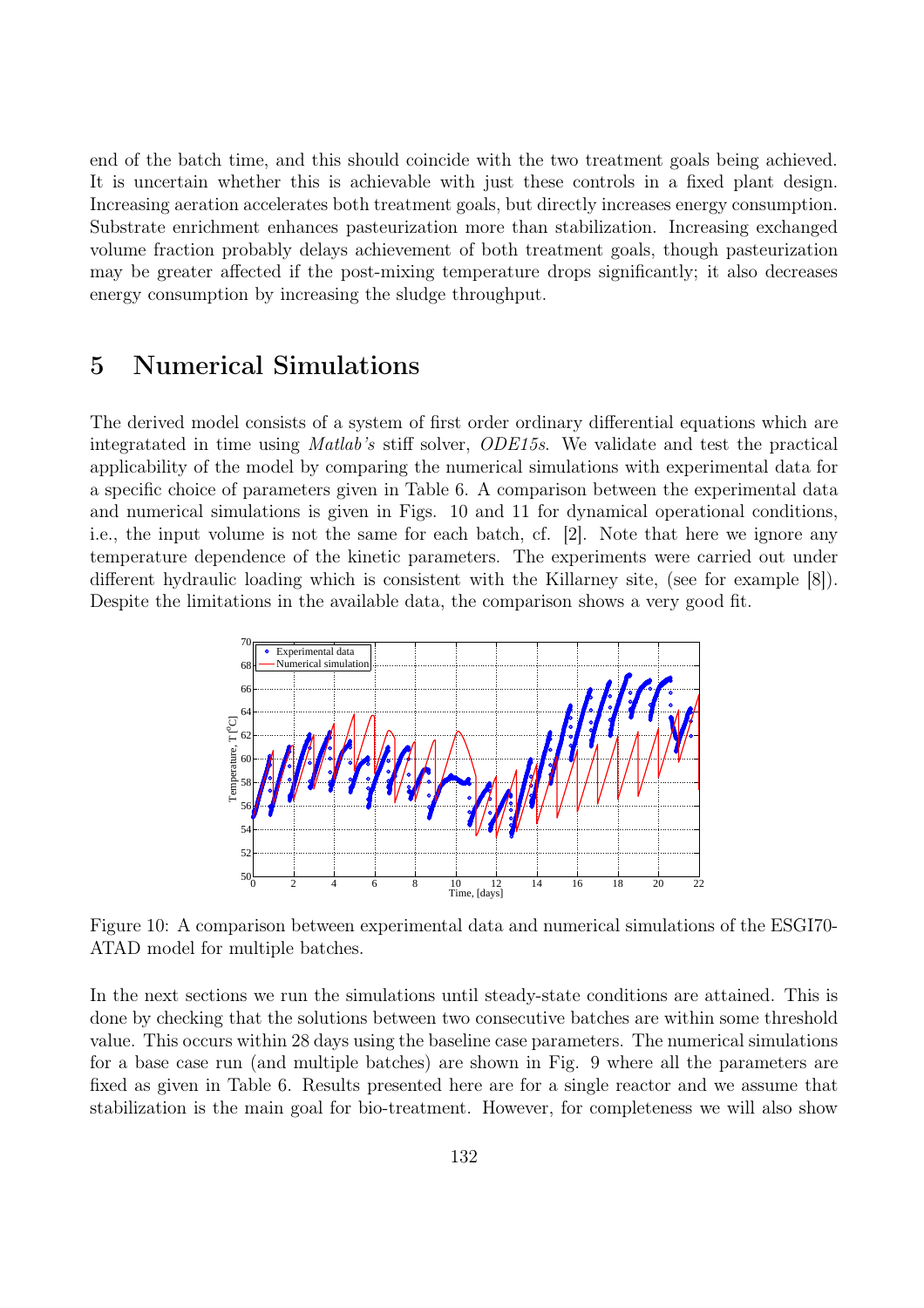

Figure 11: A comparison between experimental data and numerical simulations of the ESGI70- ATAD model for multiple batches.

simulations for the case when pasteurization is the main goal. For the purpose of comparison; all simulations are shown for day 28, whether there is stabilization or not, and baseline case simulations are highlighted with a ∗ in the figures.

### 5.1 Sensitivity to the Feed Temperature, T feed

In this section, we study the sensitivity of the model to variations of feed temperature to investigate the impact of this on the bio-treatment goals, i.e., pasteurization and stabilization. The fresh sludge can be preheated before loading into the reactor using recovered heat. We observe from Fig. 12 that, for the given parameters, stabilization is not sensitive to the feed temperature. However, pasteurization is very sensitive to feed temperature which is consistent with plants with more than one reactor.

### 5.2 Sensitivity to Sludge Feed, X<sup>feed</sup>

In this section we consider variations of the sludge feeding pattern to investigate the impact of this on the bio-treatment goals. Fig. 13 suggests the organic feed must be within certain concentrations to attain the required levels of pasteurization and stabilization.

### 5.3 Sensitivity to Aeration Rate, A

Since there is some uncertainty in the choice of the aeration rate, we run numerical simulations for different values of A. In fact it is an open question whether continuous aeration is necessary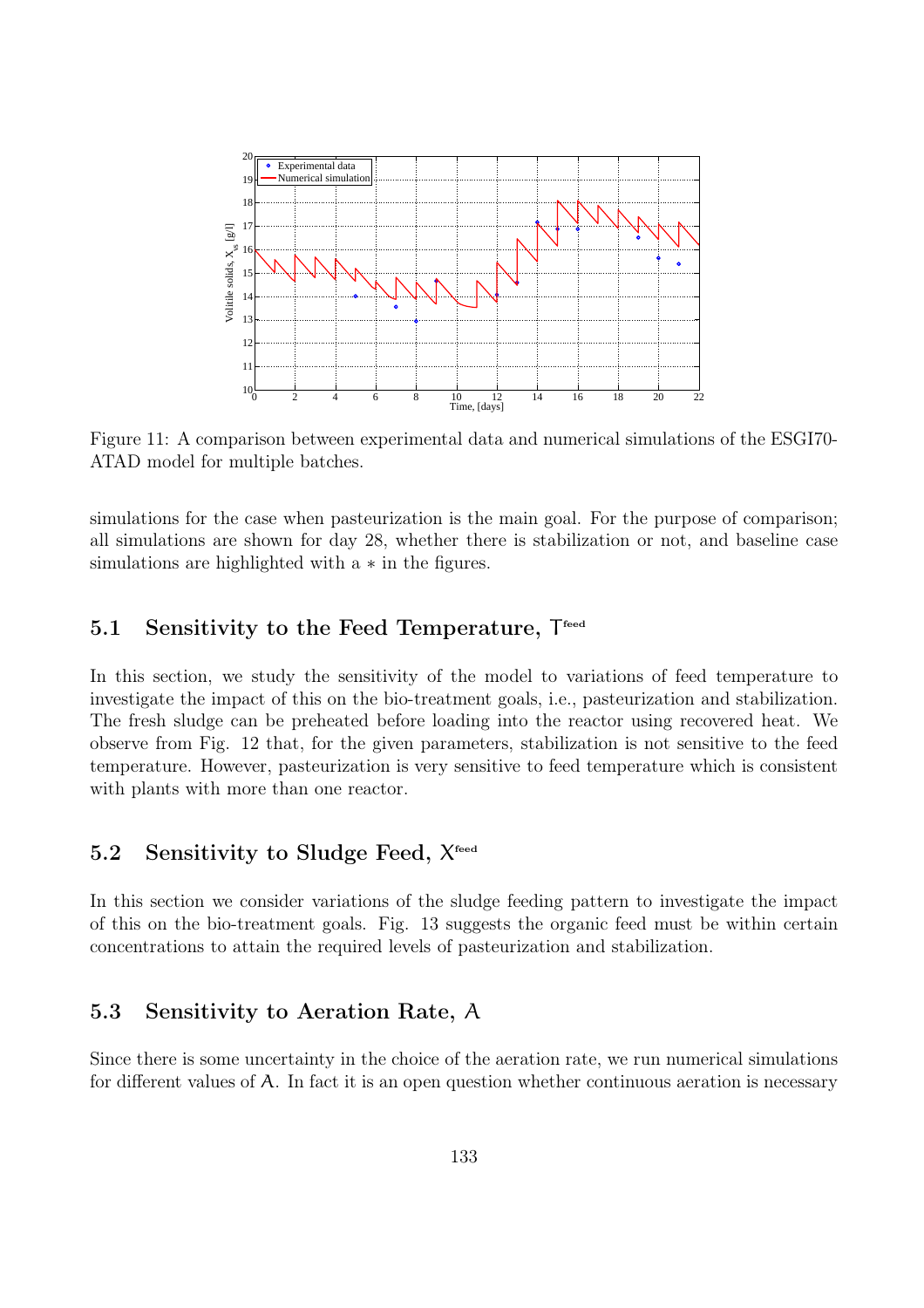

Figure 12: Lethality and stabilization for different feed temperatures.



Figure 13: Lethality and stabilization for different sludge feed concentration.

(such as in the Killarney plant). Numerical results (for a single reactor) suggest that the required treatment goals cannot be achieved for aeration rate lower that 100 1/d, see Fig. 14.

### 5.4 Sensitivity to Oxygen Feed, S feed

In this section we consider varying the oxygen feed concentration. We run simulations for values in the range  $S<sup>feed</sup> = [0.01 - 10]$  mg/l and results (not shown here) suggest stabilization and pasteurization are not sensitive to the oxygen feed concentration. This suggests that the plant can operate efficiently at levels lower than  $S^{feed} = 1.0$  mg/l while maintaining the required treatment goals.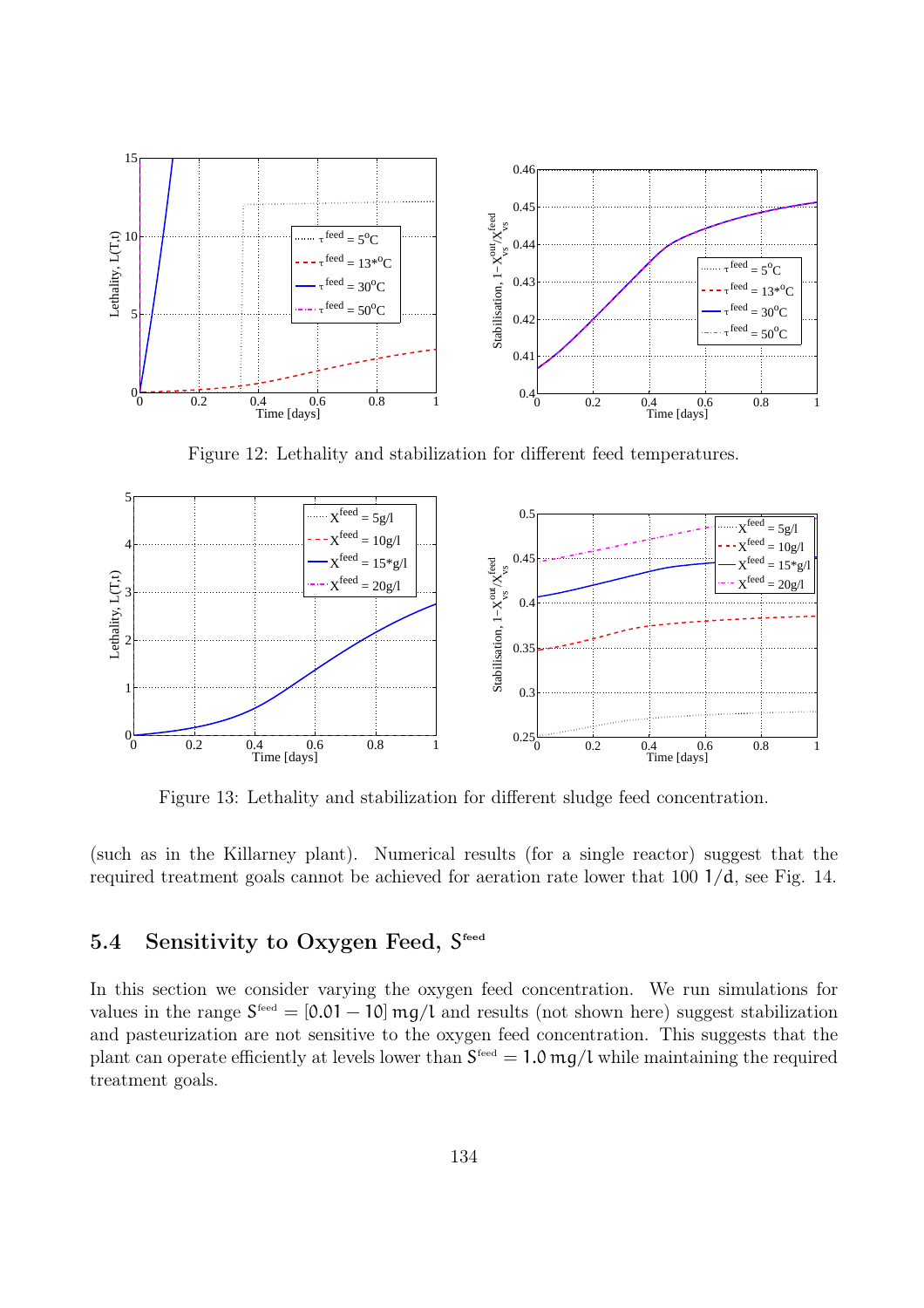

Figure 14: Lethality and stabilization for different aeration rates.

## 6 Optimal Strategy for Pasteurization

In this section we provide an alternative discussion of the optimization problem. We mentioned that the treatment has two different Objectives, namely:

- 1. Killing the pathogen by pasteurization, and
- 2. Stabilization; that is reducing the organic matter contents to an acceptable level (66–80% of the initial).

However, one can expect that when one of these Objectives is achieved, another is already accomplished in the process as well. For example, when the treated sludge is pasteurized and the pathogen are killed or reduced to safe level, this portion of sludge is also already stabilized (that is the organic content is reduced to on acceptable level). This observation allows us to substitute one difficult problem that has two Objectives by two simple separable problems that have a single Objective each. In this Section we consider an optimal control policy that is aimed to pasteurization, assuming that the stabilization will be reached in the process of pasteurizing.

Pasteurization implies exposing the sludge to high temperature for a prolonged time. To achieve this objective in an optimal way, we may consider a simple practical analogue. The optimal policy for pasteurization will be

- 1. Firstly, heat the contents to as high as possible temperature, and do it as quickly as possible.
- 2. After heating, maintain this temperature for the necessary time.

The temperature of the sludge and the heat influx for this process are shown in Fig. 15.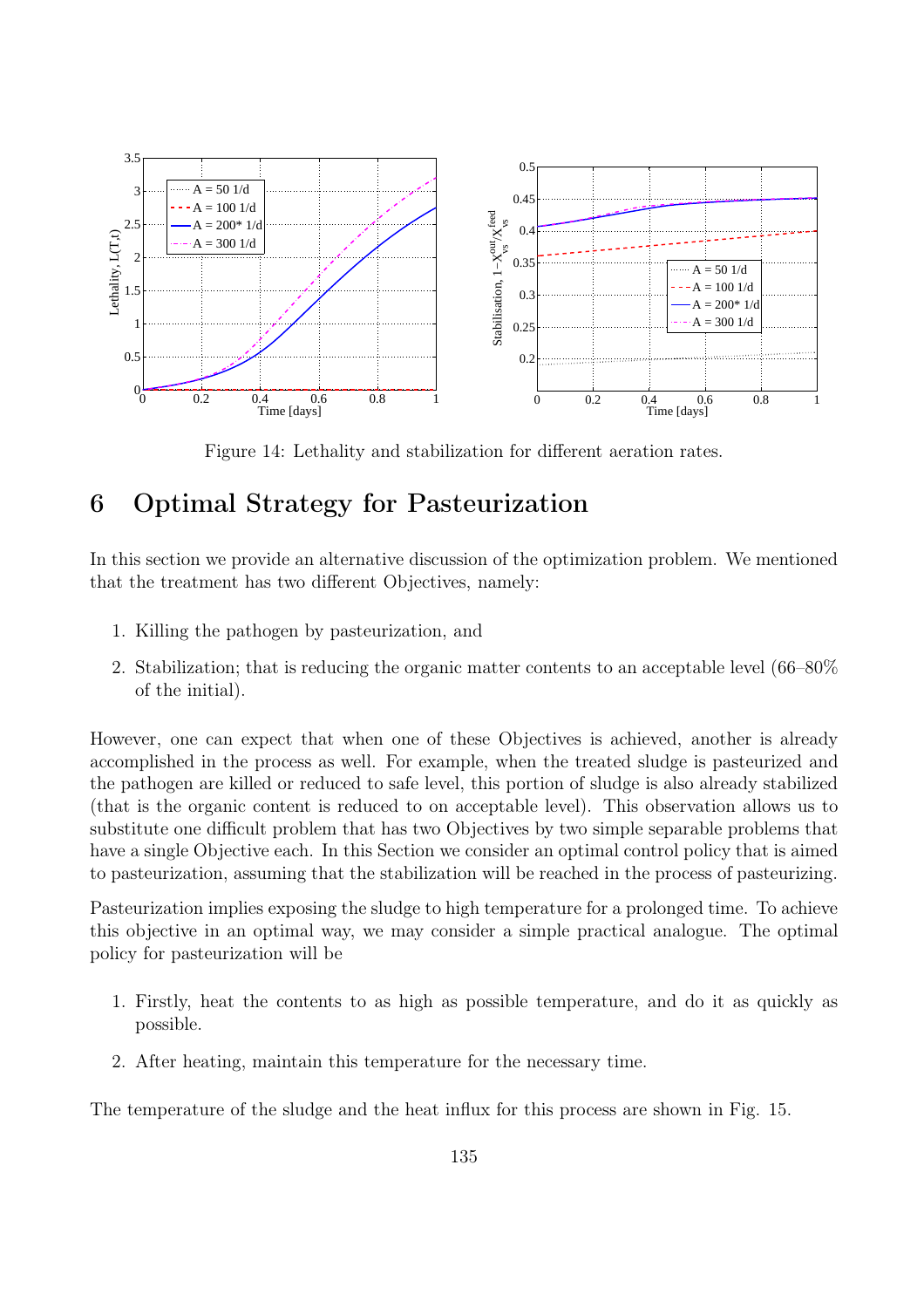

Figure 15: Sludge temperature (given by the curve) and the proposed heat influx (given by the rectangles).

This involved four questions, namely:

Question 1: What is the temperature of the sludge should be?

Answer: The temperature should be as high as it can be maintained for prolonged time. It is obvious that the highest temperature that can be maintained is the temperature when the rate of metabolism balances the bacteria rate of decay (Fig. 16)

Question 2: How long Stage 1 (heating) should be?

Answer: As long as needed to reach the pasteurization temperature at the highest possible heating rate

Question 3: How much heat is needed to maintain the temperature through Stage  $2$ ?

Answer: By the model,

$$
\frac{dT}{dt} = \text{Heat Influx} - \text{Heat Losses.}
$$

At equilibrium  $d\vec{\tau}/dt = 0$ , and hence *Heat Influx = Heat Losses*. The heat losses are know for a given temperature, and hence we have the heat influx. For instance, if the heat losses are linearly proportional to the temperature, that is Heat Losses  $= hT$ , and the heat influx is proportional to the rate of metabolism,

$$
\mathrm{Heat~Influx} = \mu \frac{S}{K_s + S} \frac{X}{K_x + X} X_\mathrm{B}
$$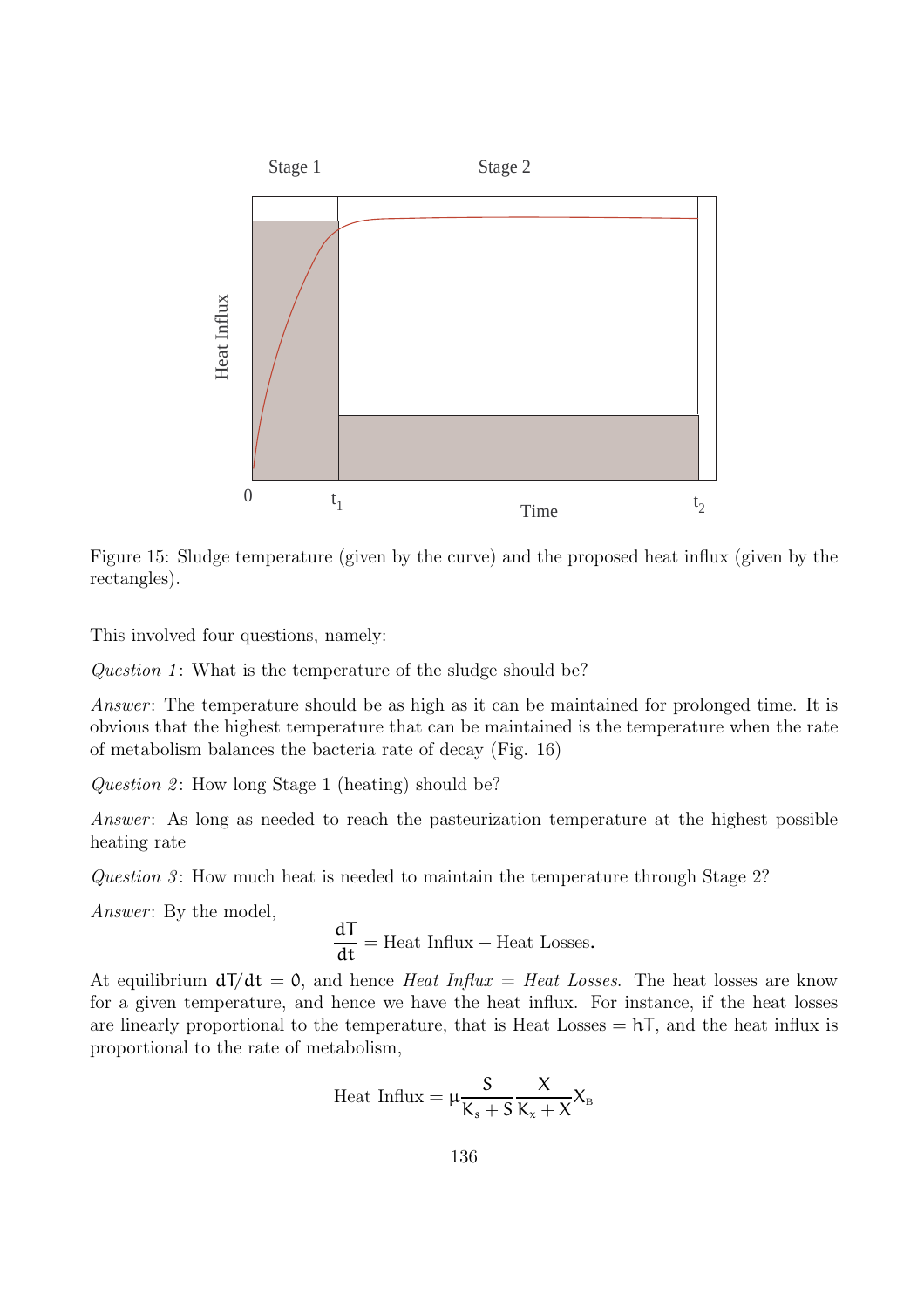

Figure 16: The equilibrium of the metabolism rate and the rate of decay.

then the task is to maintain the oxygen concentration S at such a level that

$$
\frac{S}{K_s+S}\approx 1.
$$

Question  $\lambda$ : How long Stage 2 should be?

Answer: As long as needed to reach the required level of pasteurization (this time is well known and is given by a know formula).

### 6.1 Recommendations

- 1. Thermal-isolation and utilizing the waste heat. Thermal-isolation reduces heat losses and hence the heat influx can be also reduced.
- 2. Splitting the process by stages. We suggest that the process should be divided into two stages, namely the heating and the maintaining the temperature. It is advisable to conduct these two processes in different reactors.
- 3. Preheating the water (utilizing waste heat). Preheating the water would shortening the first stage, the heating and the thermal shock will be smaller.
- 4. Start every round of the process at the highest possible initial concentration of bacteria. This again should shortening the first stage (the heating) and hence reduce the energy losses..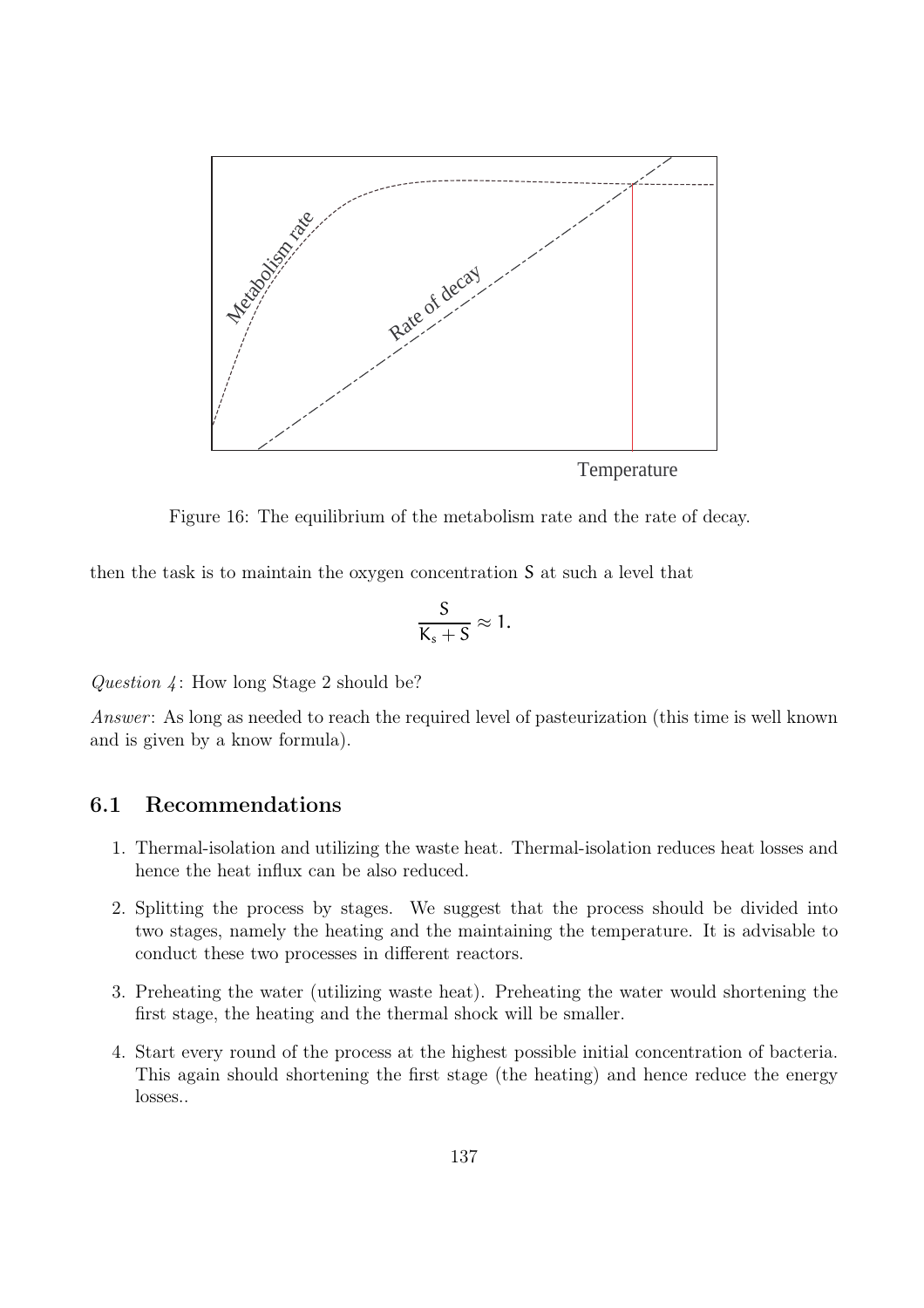## 7 Concluding remarks

During the 70th European Study Group, the participants mathematically addressed a problem of optimizing the process of waste water bio-remediation. It was noted by the participants that the models that currently exist are greatly oversized, while the reliable data are rather scarce. Furthermore, it was also noted that the existing models are very sensitive to the parameter values. It was suggested, therefore, that under the circumstance a simpler model is needed.

Such a model, that includes only the essence of the process, has been developed during the Study Group. This model includes four crucial variables, namely the substrate concentration (the nutrient), the biomass, the oxygen concentration and the temperature of the sludge. The model describes the process of bio-treatment for the case of a single reactor. It has been shown, that for correctly re-calibrated parameters the ESGI model and the original large-scale models give effectively the same outcome. Development and verification of this model was the major outcome of this study. An extension of this model to the case of a few sequential reactors is reasonable straightforward and possesses no difficulty.

In the analysis that are presented in this report, we applied this model to consider two different regimes, namely, when either oxygen, or the substrate (the nutrient) are limiting factors. It appears that one possible operating strategy can be applying a low aeration rate to preserve the oxygen concentration a limiting factor for longer, with the aim that the two objective of the bio-treatment were met at the same moment at the end of the cycle.

We would also like to remark that the participant realize that the problem of optimizing of the bio-treatment, as it was presented to the Study Group, is essentially a problem of optimal control. However, taking into consideration that the problem is fundamentally non-linear, addressing this optimal control problem analytically is a highly non-trivial task. This problem in such circumstances may be explored numerically, applying the technique that is known as dynamic control. However, a reliable and reasonably simple model is needed for this at the first instance, and we believe that the model that was developed can serve as the basis for such study.

Study of the model also gives an important insight into the nature of the process, and enables us to gain a number of practically relevant recommendations. Thus, it appears that pre-heating the input sludge will be beneficial, provided it can be done in an energy efficient way (recycling the wasted heat that is generated in the process).

One avenue for further research is an extension of the ESGI70 model to reactors in series. This study would be of assistance for a more complex physical plant design.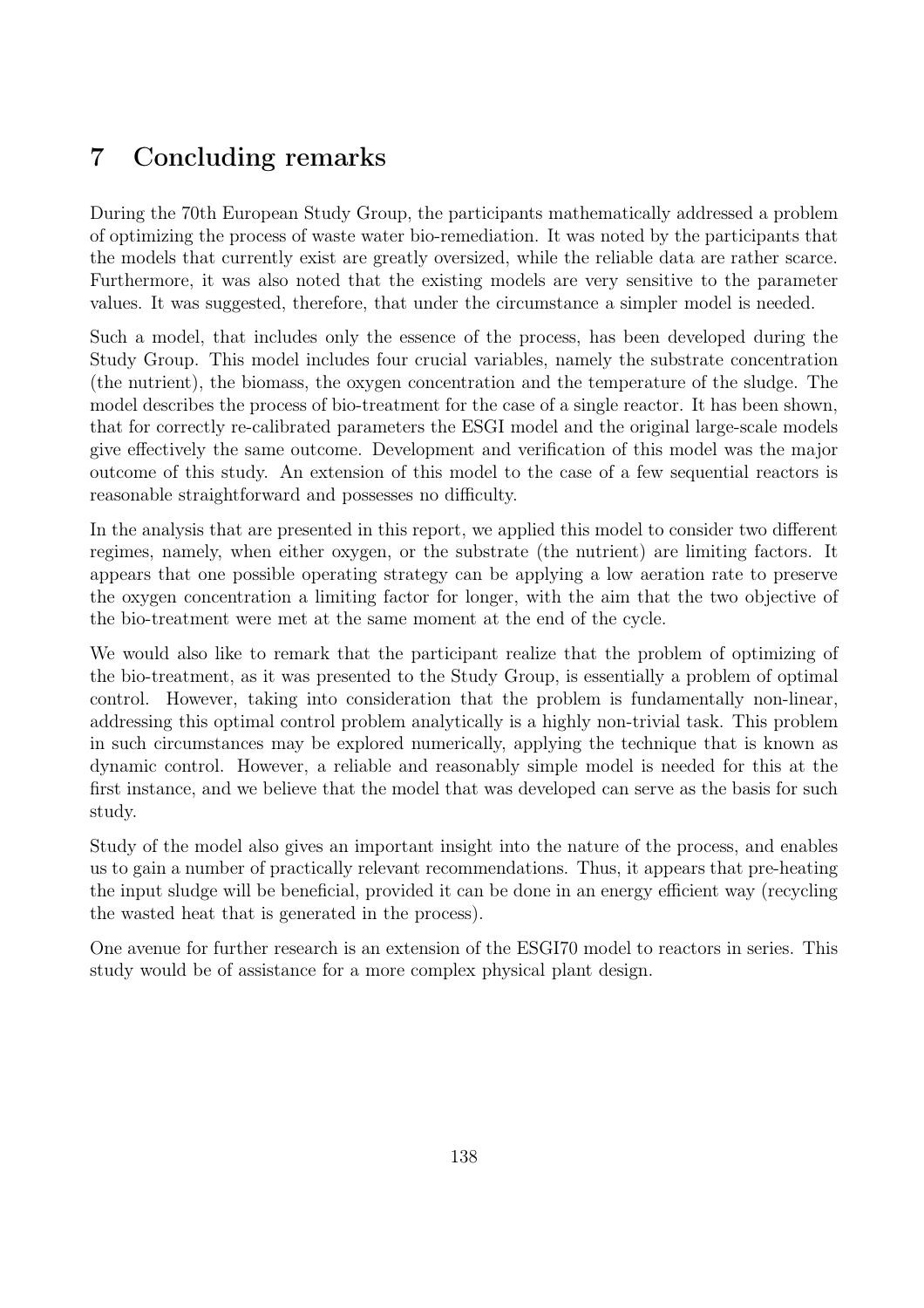## Acknowledgement

We would like to thank Jaime Rojas and Prof. Toshko Zhelev for providing us with the valuable experimental data and background information in formulating a mathematical model for the autothermal thermophylic aerobic digestion process, especially being available throughout the week. We acknowledge the support of the Mathematics Applications Consortium for Science and Industry (www.macsi.ul.ie) funded by the Science Foundation Ireland mathematics initiative grant 06/MI/005.